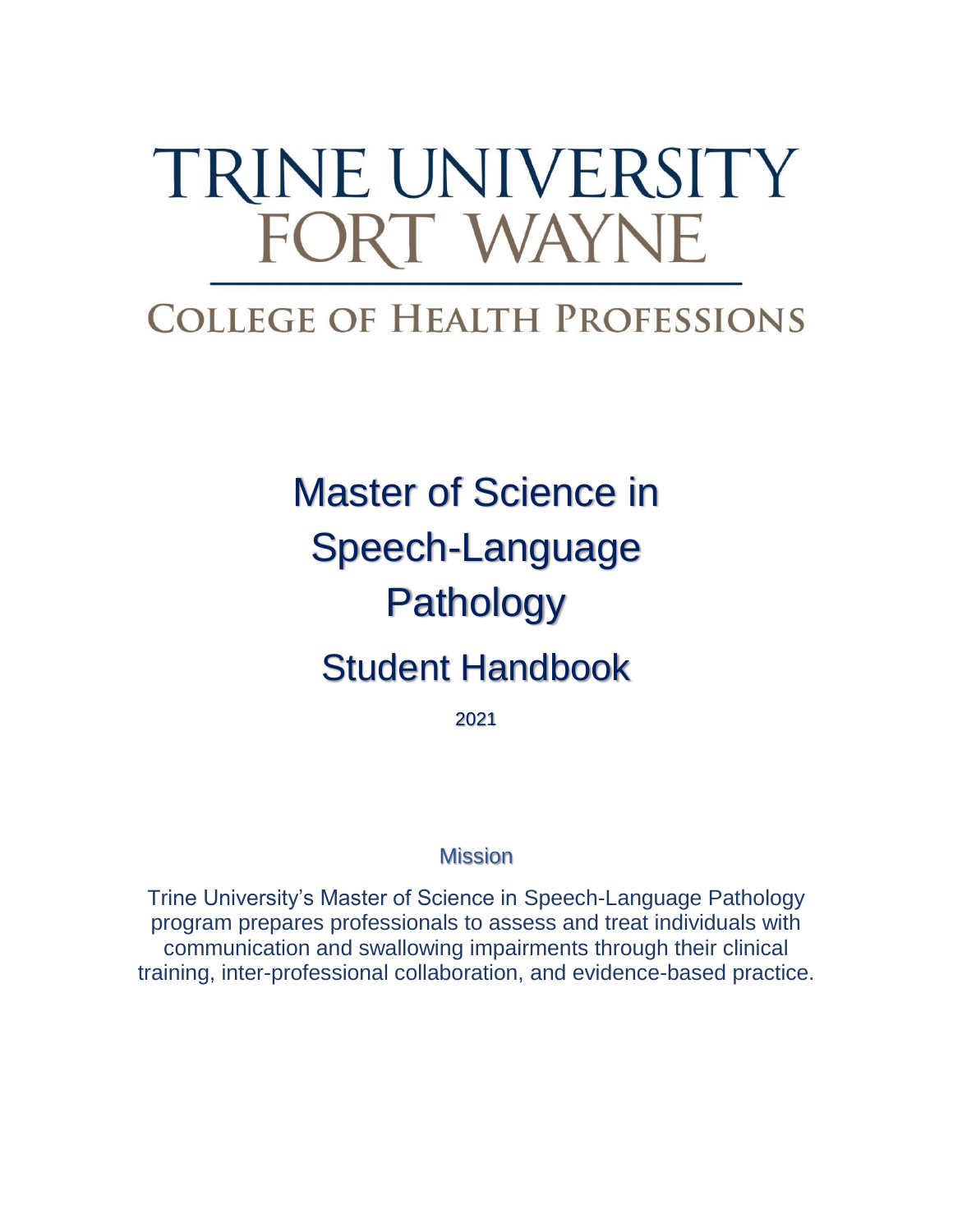The University reserves the right to change and to make exceptions to the provisions of this handbook at any time and to apply any change or to make an exception applicable to any student without regard to date of admission application or date of enrollment. This handbook is neither a contract nor an offer to enter into a contract.

> Faculty Approved (June 18, 2021) amended and approved (November 4, 2021) Approved by Director of Accreditation (June 18, 2021) amended and approved (November 4, 2021) Approved by Dean, CHP (June 18, 2021) amended and approved (November 4, 2021)

**Accreditation:** [MS-SLP Trine website](https://nam04.safelinks.protection.outlook.com/?url=https%3A%2F%2Fwww.trine.edu%2Facademics%2Fmajors-degrees%2Fgraduate%2Fmaster-speech-language-pathology%2Findex.aspx&data=04%7C01%7Clichtsinnc%40trine.edu%7Caa564ab5cecc4e99e01008d925d0bdf1%7C4fce493f17434d33bdec79e288863c19%7C0%7C0%7C637582400759090844%7CUnknown%7CTWFpbGZsb3d8eyJWIjoiMC4wLjAwMDAiLCJQIjoiV2luMzIiLCJBTiI6Ik1haWwiLCJXVCI6Mn0%3D%7C1000&sdata=HaW%2FEvGJc9O91F%2F3Z0ANWgh0%2FNZ3bsptsnw4VJS63I4%3D&reserved=0)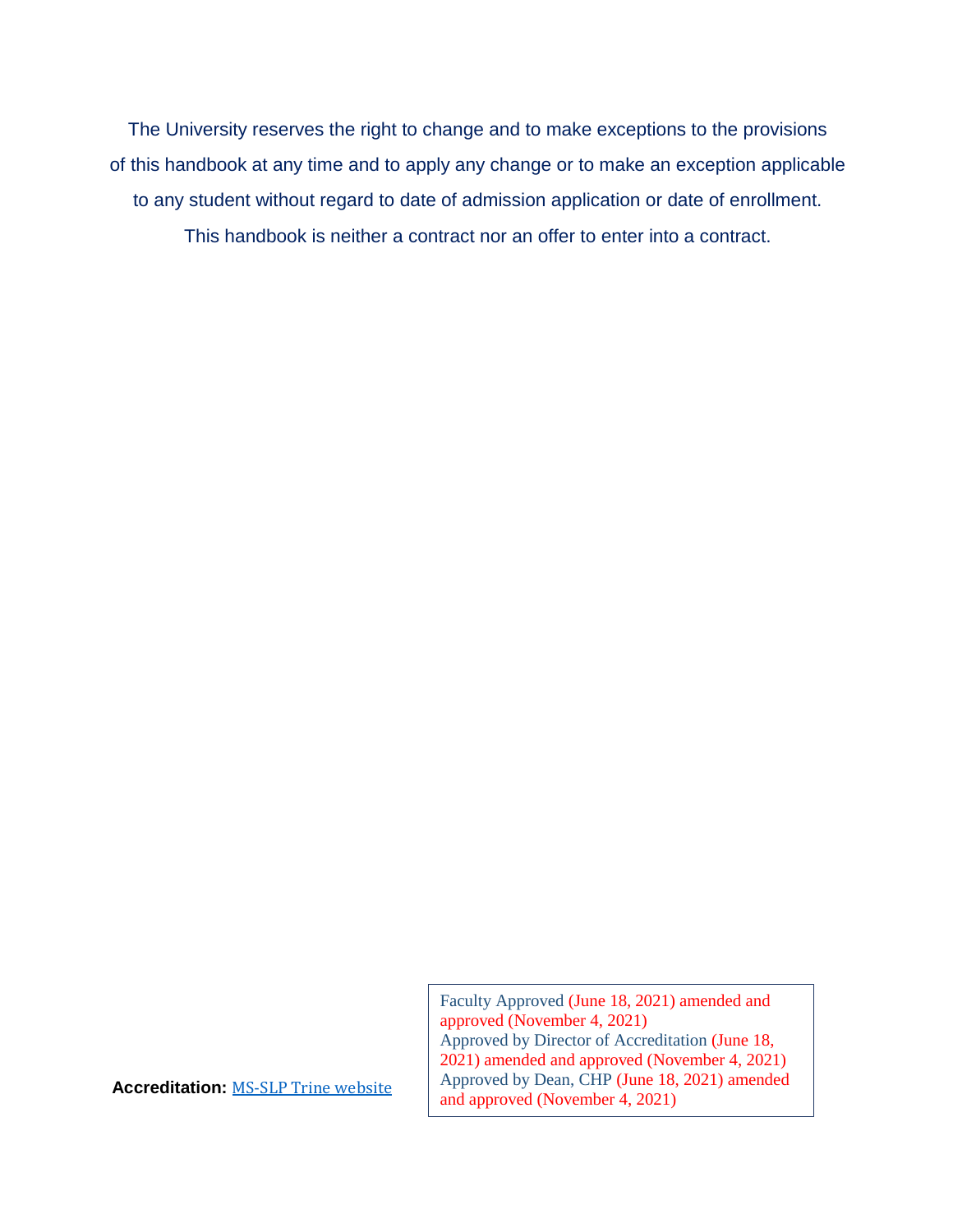The MS-SLP Program faculty are delighted and honored that you chose Trine University for your graduate school! We are very excited to be a part of your transition from student to professional. During the next five semesters you will be concentrating on learning the knowledge and skills that are the foundation of our practice – speech-language pathology.

This is one of the most memorable times of your life – grad school! You made it! You are now individuals carving your own paths and we as the faculty of the MS-SLP program are here to help guide you on those paths. We are here to support you on your track to becoming a speech-language pathologist.

There will be many 'most important' things for you to remember, but this one is 'essential;' don't memorize the information that you are presented in your classes and practicums, you need to learn the information. Step one is understanding the information, and step two is application of the information. Both of these steps will move you forward on the path to being an excellent SLP!

Your coursework at Trine for the MS-SLP has been carefully laid out in a sequence around a stepwise progression of practicums. The didactic work is focused more heavily in your first two semesters and as your practicums increase in length and time spent with clients, the coursework then decreases.

You are entering an incredibly dynamic field. Always be prepared to discuss and share your opinion on current issues confronting speech-language pathologists. Everyone's viewpoint is valued and respected.

Please read, sign the form on page (page 27) of this handbook then submit the form to Castle Branch. By signing the form, you acknowledge you have read, and will adhere to the policies included in this handbook.

It is my pleasure to welcome you to the MS-SLP program at Trine University. I sincerely hope that your time with us is filled with wonderful memories, a strong desire for life-long learning about our profession of speech-language pathology, and a profound dedication to serving clients will communication and swallowing impairments.

Chanda Lichtsinn

Chanda Lichtsinn, M. S. CCC-SLP Director of Speech-language Pathology Programs

"A career in speech-language pathology challenges you to use your intellect (the talents of your mind) in combination with your humanity (the gifts in your heart) to do meaningful work that feeds your soul…" Megan Hodge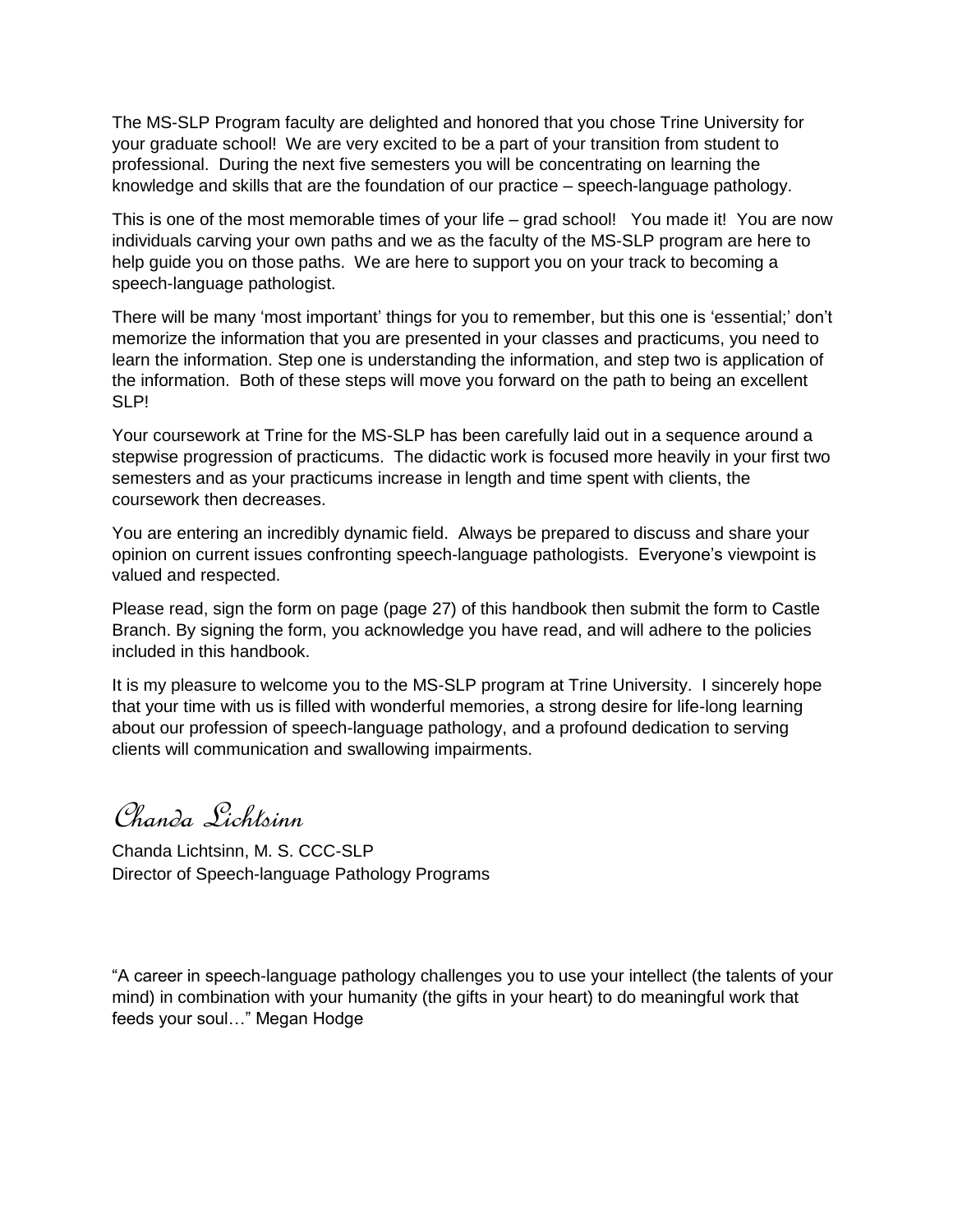# Contents

| If this is for a medical leave of absence, official medical documentation is required in addition to the |  |
|----------------------------------------------------------------------------------------------------------|--|
|                                                                                                          |  |
|                                                                                                          |  |
|                                                                                                          |  |
|                                                                                                          |  |
|                                                                                                          |  |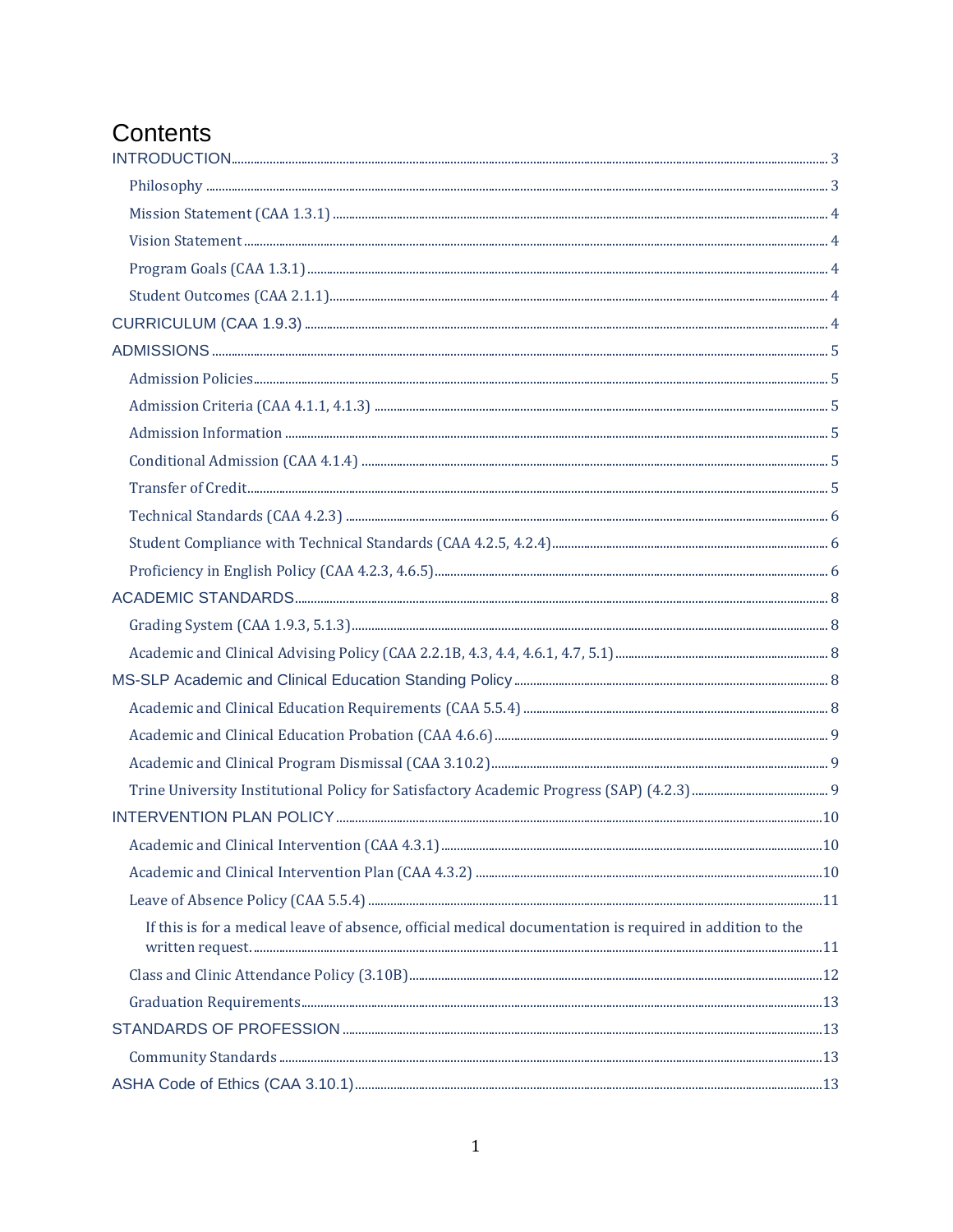| Further information can be found on CAA's website: https://caa.asha.org/programs/complaints/ 25 |  |
|-------------------------------------------------------------------------------------------------|--|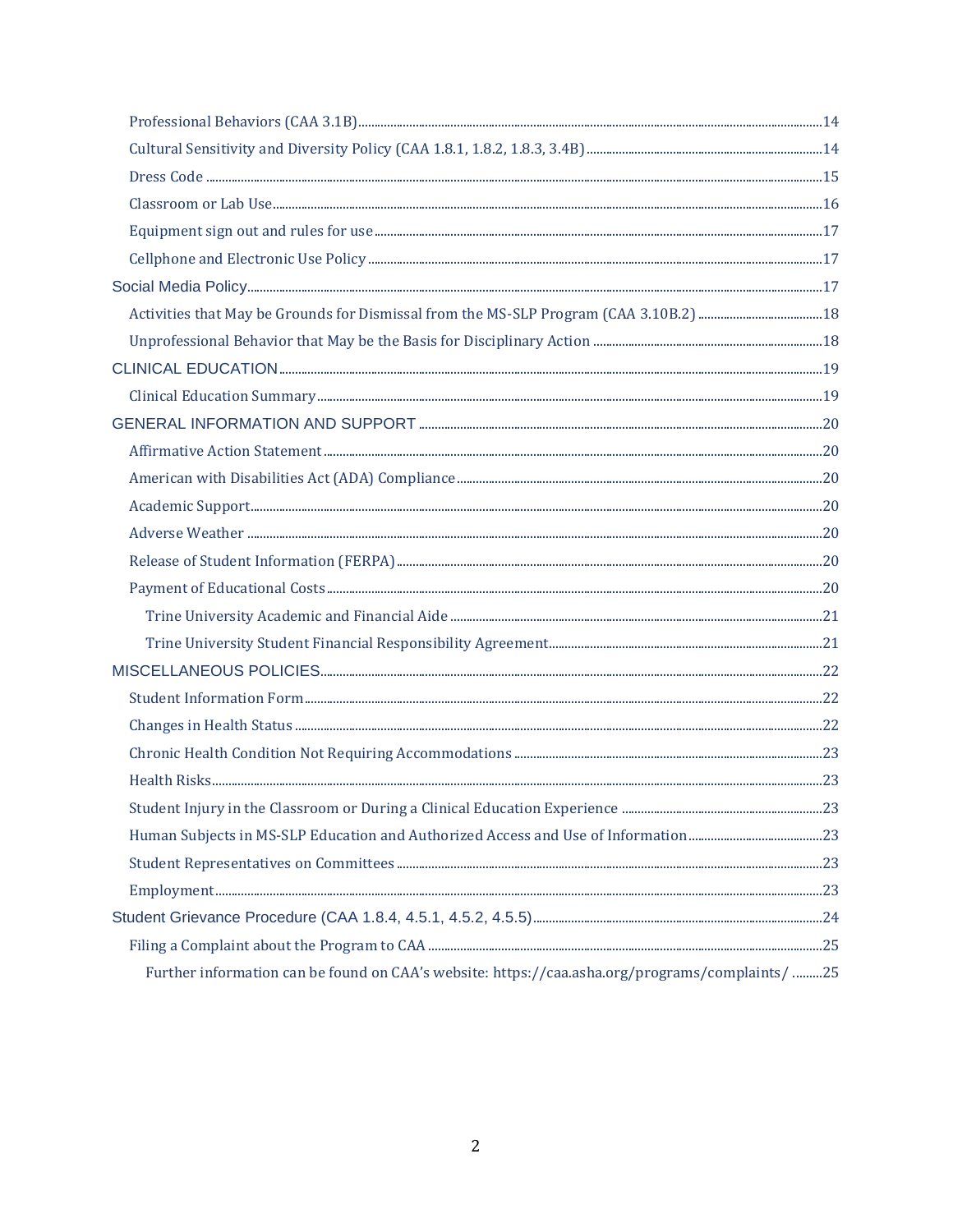In support of the University's mission and vision and the College of Health Profession's mission and vision, the Master of Science in Speech-language Pathology program further defines the commitment to excellence. **(CAA 1.5.1)**

|                                                                    | <b>Mission</b>                                                                                                                                                                                                                                                                                                                                    | <b>Vision</b>                                                                                                                                                                                                               |
|--------------------------------------------------------------------|---------------------------------------------------------------------------------------------------------------------------------------------------------------------------------------------------------------------------------------------------------------------------------------------------------------------------------------------------|-----------------------------------------------------------------------------------------------------------------------------------------------------------------------------------------------------------------------------|
| Trine<br><b>University</b>                                         | <b>Trine University promotes</b><br>intellectual and personal<br>development through<br>professionally focused and<br>formative learning opportunities,<br>preparing students to succeed,<br>lead and serve.                                                                                                                                      | Trine University will be recognized<br>as a premier private university,<br>characterized as engaged,<br>dynamic, growing and adding<br>value.                                                                               |
| <b>College of</b><br>Health<br><b>Professions</b>                  | The College of Health Professions<br>at Trine University, by providing<br>high quality, professionally focused<br>and formative undergraduate and<br>graduate science learning<br>opportunities, enables its students,<br>graduates and faculty to make a<br>positive impact on the community<br>through service, leadership, and<br>scholarship. | The College of Health Professions<br>at Trine University will be<br>recognized as a premier provider<br>of undergraduate and graduate<br>science education, adding value to<br>the lives of its graduates and<br>community. |
| Master of<br>Science in<br>Speech-<br>language<br><b>Pathology</b> | Trine University's masters of<br>science in speech-language<br>pathology program prepares<br>professionals to assess and treat<br>individuals with communication and<br>swallowing impairments through<br>their clinical training, inter-<br>professional collaboration, and<br>evidence-based practice.                                          | Trine's program graduates<br>speech-language pathologists who<br>succeed, lead and serve in their<br>field using knowledge, skill, and<br>evidence-based practice.                                                          |

# <span id="page-5-0"></span>**INTRODUCTION**

#### <span id="page-5-1"></span>**Philosophy**

Speech-language pathologists have an obligation to their patients, communities, and profession, to promote and maintain high moral, ethical, and clinical practice standards. Speech-language pathologists have a responsibility to promote evidence-based practice and to expand, evolve and refine the profession's knowledge base. Students of speech-language pathology must assume the responsibility of learning, while faculty members must create and nurture an environment that motivates learning through active involvement. For this reason, the Trine Master of Science in Speech-language Pathology endorses learning activities that bring realworld challenges into the classroom, and students to the real world of speech-language pathology practice. We place a high value on faculty members who, as role models and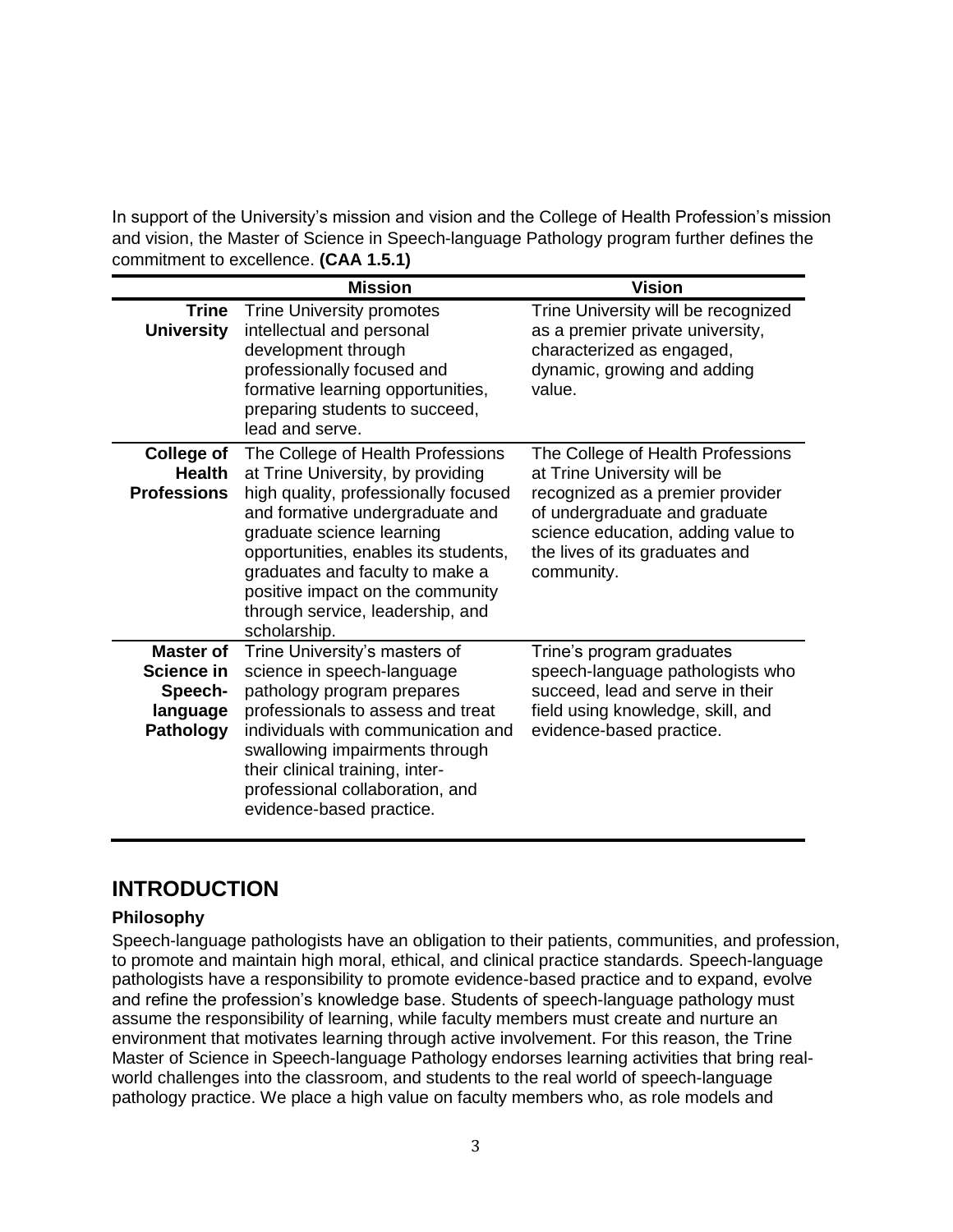mentors, help students to cultivate self-awareness, interpersonal skills, professional behaviors, and passions for service and lifelong learning.

#### <span id="page-6-0"></span>**Mission Statement (CAA 1.3.1)**

Trine University's Master of Science in Speech-Language Pathology prepares professionals to assess and treat individuals with communication and swallowing impairments through clinical training, inter-professional collaboration, and evidence-based practice.

#### <span id="page-6-1"></span>**Vision Statement**

Trine's program graduates speech-language pathologists who succeed, lead and serve in their field using knowledge, skill, and evidence-based practice.

#### <span id="page-6-2"></span>**Program Goals (CAA 1.3.1)**

- Prepare speech-language pathologists to evaluate and treat patients with communication and swallowing impairments in a variety of settings.
- Develop critical thinking skills, lead with the highest standards of ethical principles and value inclusion.
- Support faculty and student engagement in research.
- Engage in professional development, community service, and cross-disciplinary training.
- Prepare speech-language pathologists to work in an evolving health care and educational systems and serve the needs of an increasingly diverse community.

<span id="page-6-3"></span>**Student Outcomes (CAA 2.1.1)** Students who graduate from Trine's Master of Science in Speech-Language Pathology program will demonstrate:

- 1. The ability to evaluate, diagnose, plan and provide intervention for individuals with communication and swallowing impairments across the lifespan using an evidencebased practice framework.
- 2. An understanding of and observance of ASHA's code of ethics, and the standards of practice endorsed by the profession.
- 3. Knowledge and skills of different organizational frameworks and clinical delivery models across educational and healthcare settings.
- 4. The skills to contribute to the profession and the community by engaging in lifelong learning, service, and community advocacy and education.

# <span id="page-6-4"></span>**CURRICULUM (CAA 1.9.3)**

The MS-SLP curriculum is available on the [Course Catalog | Trine University.](https://www.trine.edu/resources/registrar/course-catalog.aspx)

Practicum hours at site per week for time length of practicum is available on the Trine MS-SLP website: [MS-SLP Trine website.](https://nam04.safelinks.protection.outlook.com/?url=https%3A%2F%2Fwww.trine.edu%2Facademics%2Fmajors-degrees%2Fgraduate%2Fmaster-speech-language-pathology%2Findex.aspx&data=04%7C01%7Clichtsinnc%40trine.edu%7Caa564ab5cecc4e99e01008d925d0bdf1%7C4fce493f17434d33bdec79e288863c19%7C0%7C0%7C637582400759090844%7CUnknown%7CTWFpbGZsb3d8eyJWIjoiMC4wLjAwMDAiLCJQIjoiV2luMzIiLCJBTiI6Ik1haWwiLCJXVCI6Mn0%3D%7C1000&sdata=HaW%2FEvGJc9O91F%2F3Z0ANWgh0%2FNZ3bsptsnw4VJS63I4%3D&reserved=0)

The MS-SLP program course descriptions are available on the [MS-SLP Trine website.](https://nam04.safelinks.protection.outlook.com/?url=https%3A%2F%2Fwww.trine.edu%2Facademics%2Fmajors-degrees%2Fgraduate%2Fmaster-speech-language-pathology%2Findex.aspx&data=04%7C01%7Clichtsinnc%40trine.edu%7Caa564ab5cecc4e99e01008d925d0bdf1%7C4fce493f17434d33bdec79e288863c19%7C0%7C0%7C637582400759090844%7CUnknown%7CTWFpbGZsb3d8eyJWIjoiMC4wLjAwMDAiLCJQIjoiV2luMzIiLCJBTiI6Ik1haWwiLCJXVCI6Mn0%3D%7C1000&sdata=HaW%2FEvGJc9O91F%2F3Z0ANWgh0%2FNZ3bsptsnw4VJS63I4%3D&reserved=0)

Trine University is accredited by the Higher Learning Commission of the North Central Association of Colleges and Schools, [www.ncahlc.org.](http://www.ncahigherlearningcommission.org/) Telephone: 312-263-0456.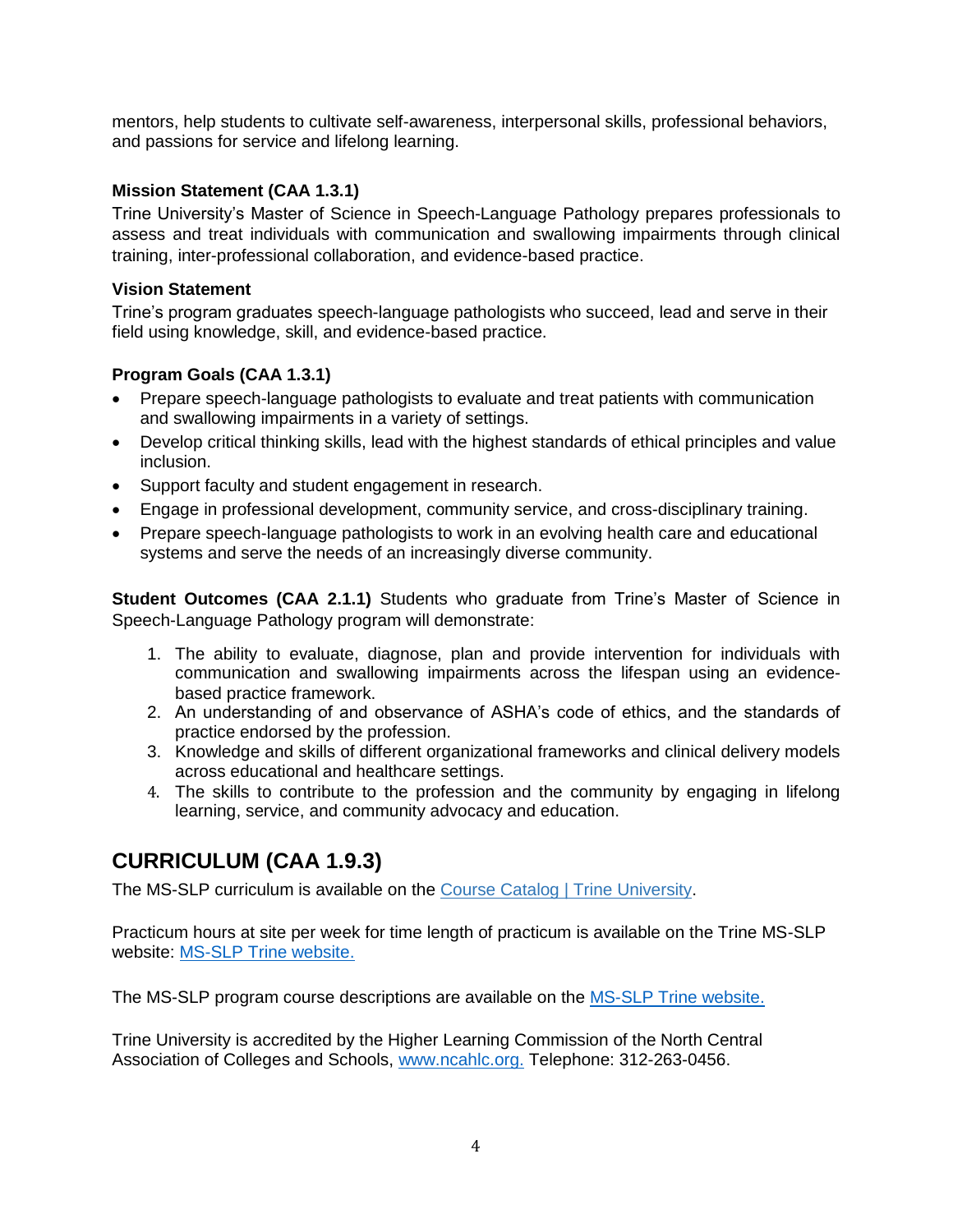#### **Progression through the Curriculum (CAA 2.1.5)**

The curriculum follows a prescribed sequence of courses. The students in each cohort are expected to enroll full-time, to take the courses in the same order, and graduate at the same time.

### <span id="page-7-0"></span>**ADMISSIONS**

#### <span id="page-7-1"></span>**Admission Policies**

The MS-SLP application to the program is available through [CSDCAS login](https://csdcas.liaisoncas.com/applicant-ux/#/login) the Centralized Application Service for Communication Science and Disorders. Prospective students are expected to submit their application online along with other documentation as noted. All applications are reviewed by faculty and decisions are conveyed to the applicant in writing under the signature of the program director.

#### <span id="page-7-2"></span>**Admission Criteria (CAA 4.1.1, 4.1.3)**

- Minimum GPA 3.0
- GRE scores are required. Minimum scores are not required. GRE scores are not to be older than five years.
- Three letters of recommendation
- One interview with a member or members of the admissions committee
- One writing sample (topic provided in CSDCAS)
- Undergraduate major in CSD (BS or BA) or completion of prerequisite SLP courses with a 3.0 GPA in all SLP courses from an institutionally-accredited university or college
- Undergraduate courses to contain: biology, human anatomy and physiology, linguistics, statistics, neuroscience, physics/acoustics, psychology, exposure to research and speech, language, and hearing content courses.

#### <span id="page-7-3"></span>**Admission Information**

- Graduate admission requirements may be found on the Trine MSLP Website: [Graduate Admission | Trine University](https://www.trine.edu/admission-aid/graduate-admission.aspx)
- If accepted students wish to postpone their start in the program, they must reenter the competitive admission process.
- If the deadline for refund of the admission deposit has already passed, this deposit will be retained and another one will not be required for the following year if the applicant is again successful in gaining admittance. After two admission cycles, the applicant must submit a new application.

#### <span id="page-7-4"></span>**Conditional Admission (CAA 4.1.4)**

Conditional admissions will not be accepted into the MS-SLP program at Trine University. There are no exceptions to the admissions criteria.

#### <span id="page-7-5"></span>**Transfer of Credit**

The MS-SLP program does not accept transfer credits. The MS-SLP program does not permit testing out of courses or credit by examination.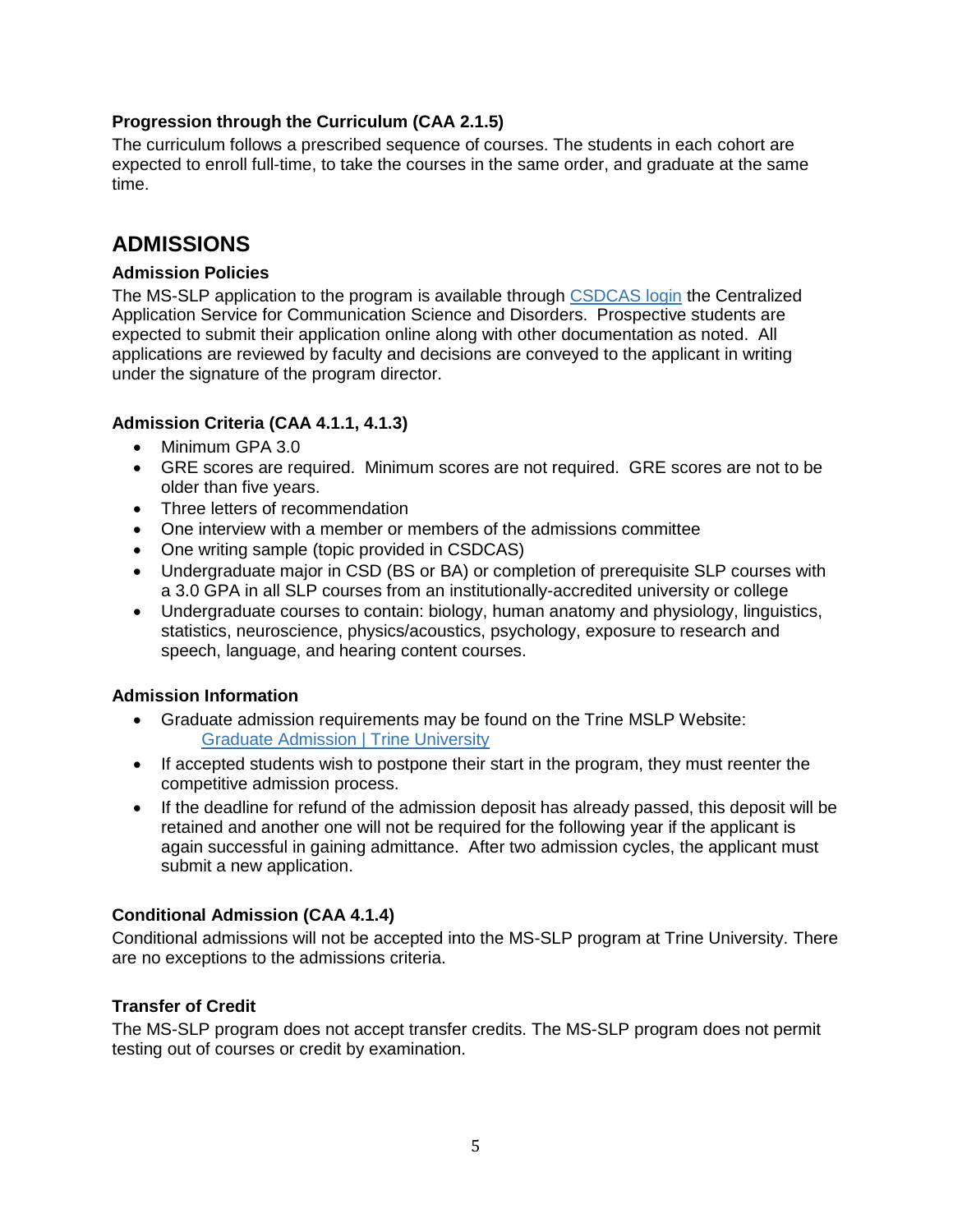#### <span id="page-8-0"></span>**Technical Standards (CAA 4.2.3)**

The MS-SLP program and Trine University do not discriminate on the basis of race, color, national or ethnic origin, sex, disability, veteran status or age in the administration of any of its educational programs, admissions policies, scholarship and loan programs, athletic and other school-administered programs, or in employment.

Trine University is committed to providing inclusive learning environments. While equal access can often be achieved through course design, barriers to learning or assessment may still exist for a student with a documented disability. Reasonable accommodations will be granted to facilitate access. However, accommodations cannot conflict with essential course function or impede learning outcomes of a specific class or the MS-SLP program as a whole.

#### <span id="page-8-1"></span>**Student Compliance with Technical Standards (CAA 4.2.5, 4.2.4)**

Graduates of Trine University's MS-SLP program are prepared to serve as primary providers of speech-language pathology care.

The program is a complex and intensive course of study that places specific demands on students that closely resemble the challenges graduates of the program will encounter as practicing speech-language pathologists. In order to function as clinical speech-language pathologists, individuals must be able to meet certain physical, emotional, intellectual, and communication expectations for performance.

The purpose of technical standards is to delineate the professional practice competencies of Speech-Language Pathology into and through graduation from the MS-SLP educational program. Technical standards are necessary to create specific expectations for student performance in the classroom, laboratory, and clinical education environments. Students are to familiarize themselves with these essential functions and determine whether or not they are able to perform the specified tasks. Technical standards must be met with or without reasonable accommodations consistent with The Americans with Disability Act, Section 504 of the Rehabilitation Act of 1973. Any student who wishes to request an accommodation or who has questions about the accommodation process should contact our ADA coordinator directly. Details and contact information can be found at Trine University Accessibility Services [Accessibility, Accommodations, ADA Section 504.](https://www.trine.edu/academics/success/disability-accommodations.aspx)

#### **Proficiency in English Policy (CAA 4.2.3, 4.6.5)**

English proficiency is essential to program success. Language proficiency is defined by ASHA as effective receptive and expressive language skills in both written and spoken modalities. Also, expressive, written, listening/comprehension, are consistent, spontaneous and formulated clearly and effectively across diverse topics in professional and social contexts. Reading is accurate and independent. Dialects or accented variations are expected and acceptable. Applicants will be screened for English proficiency (spoken and written) during the personal interview (form on page 28 of this handbook).

Each student in the MS-SLP will pass an informal screening during their personal interview. If at the time English proficiency is of concern, the faculty will address directly with the student. Should a concern be raised while the student is in the program, it will be addressed on a caseby-case basis.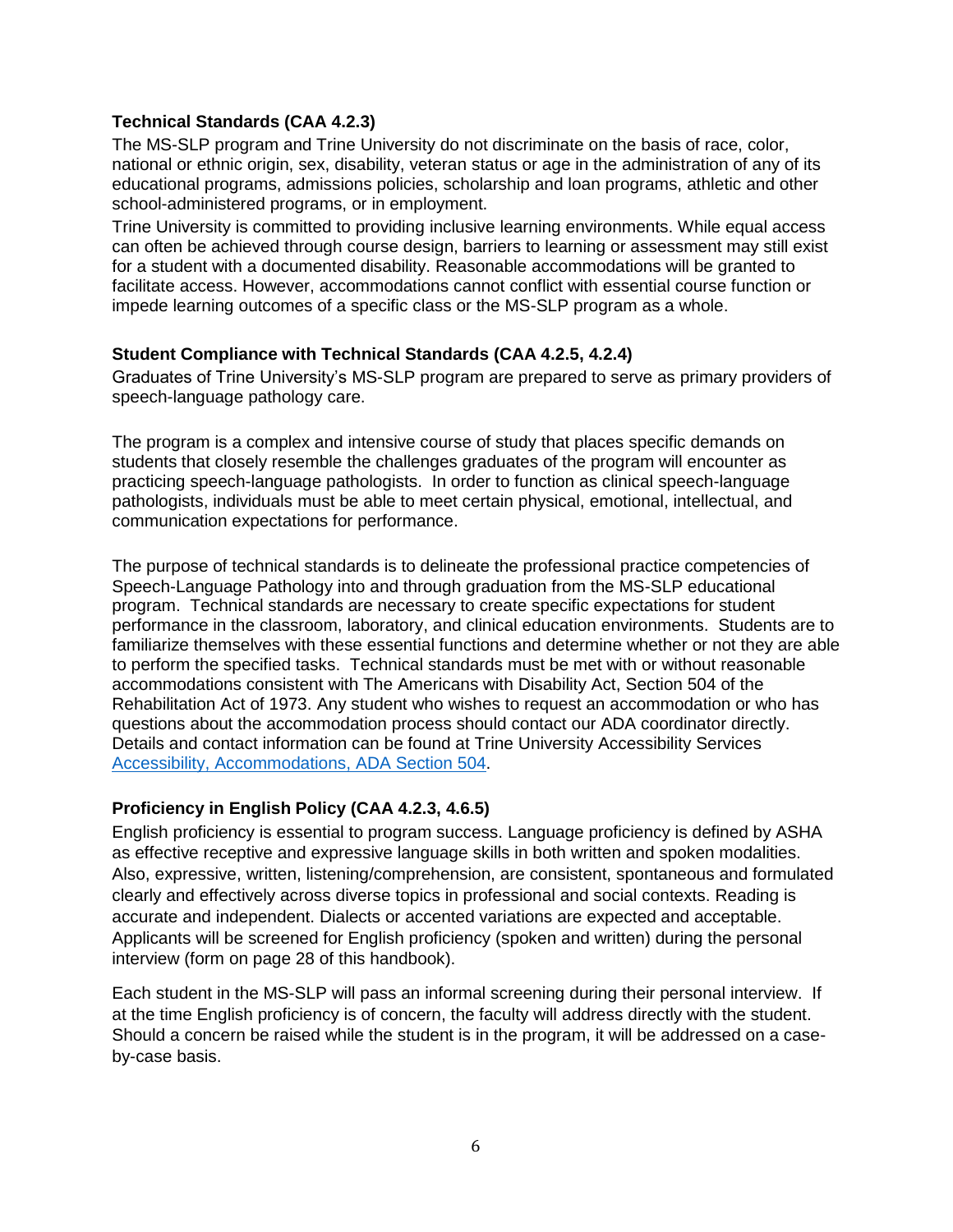#### **Psychomotor Skills**

Gross and fine motor skills are required to meet the responsibilities of a speech-language pathology student in a wide variety of educational and clinical settings. A student must be able to perform motor movements required to provide general care to all clients. A student must be able to execute general motor movement such as transferring/transporting, positioning of patients, and physically restraining adults and children who lack motor control. A student must be able to arrange for transportation between educational and clinical settings.

#### **Observation**

Observation is an essential component of evaluation and assessment for a speech-language pathology student. In general, this requires functional use of vision and hearing. A student must be able to demonstrate the following observational skills: examination of non-verbal patient communication, spontaneous communication, motor imitation, verbal imitations, and changes in the client's behaviors. In the classroom, a student must be able to independently observe and participate in lecture and laboratory demonstrations in all courses.

#### **Communication**

Effective and sensitive verbal, non-verbal, and written forms of communication must be demonstrated by a student. This is necessary in order to elicit information; describe changes in mood, activity and posture; assess non-verbal communication, and be able to effectively and efficiently transmit information to patients, fellow students, faculty and staff, and all members of the health care team.

#### **Intellectual, Conceptual, and Integrative Abilities**

To effectively solve problems, a student must be able to measure, calculate, reason, analyze, integrate, and synthesize information in a timely manner. A student must be able to comprehend three-dimensional relationships and understand the spatial relationships of structures. A student must be able to synthesize knowledge and integrate relevant aspects of the patient history and examination findings in order to develop an accurate speech, language, and/or swallowing diagnosis and determine an effective treatment plan within reasonable time constraints imposed by the needs of the patient, the facility, and the standards of care.

#### **Affective, Behavioral, and Social Capabilities**

Empathy, compassion, integrity, honesty, concern for others, effective interpersonal skills, interest, commitment, and motivation are all required personal characteristics that a student must have. A student must possess adequate mental and emotional health necessary for the full utilization of their intellectual abilities; the exercise of good judgment, academic honesty, maintenance of patient confidentiality, and the prompt completion of all responsibilities, attend to the care of patients and course assignments; and the development of mature, sensitive, and effective relationships with patients and others. A student must also be able to tolerate taxing workloads, function effectively under stress, adapt to changing environments, display flexibility, and learn to function in the face of uncertainties inherent in clinical situations. A student is expected to be able to accept and reflect upon appropriate suggestions and criticisms and, if necessary, respond by modifying personal behaviors. A student should also conduct themselves at all times in a manner consistent with the American Speech-Language-Hearing Association Code of Ethics and Scope of Practice.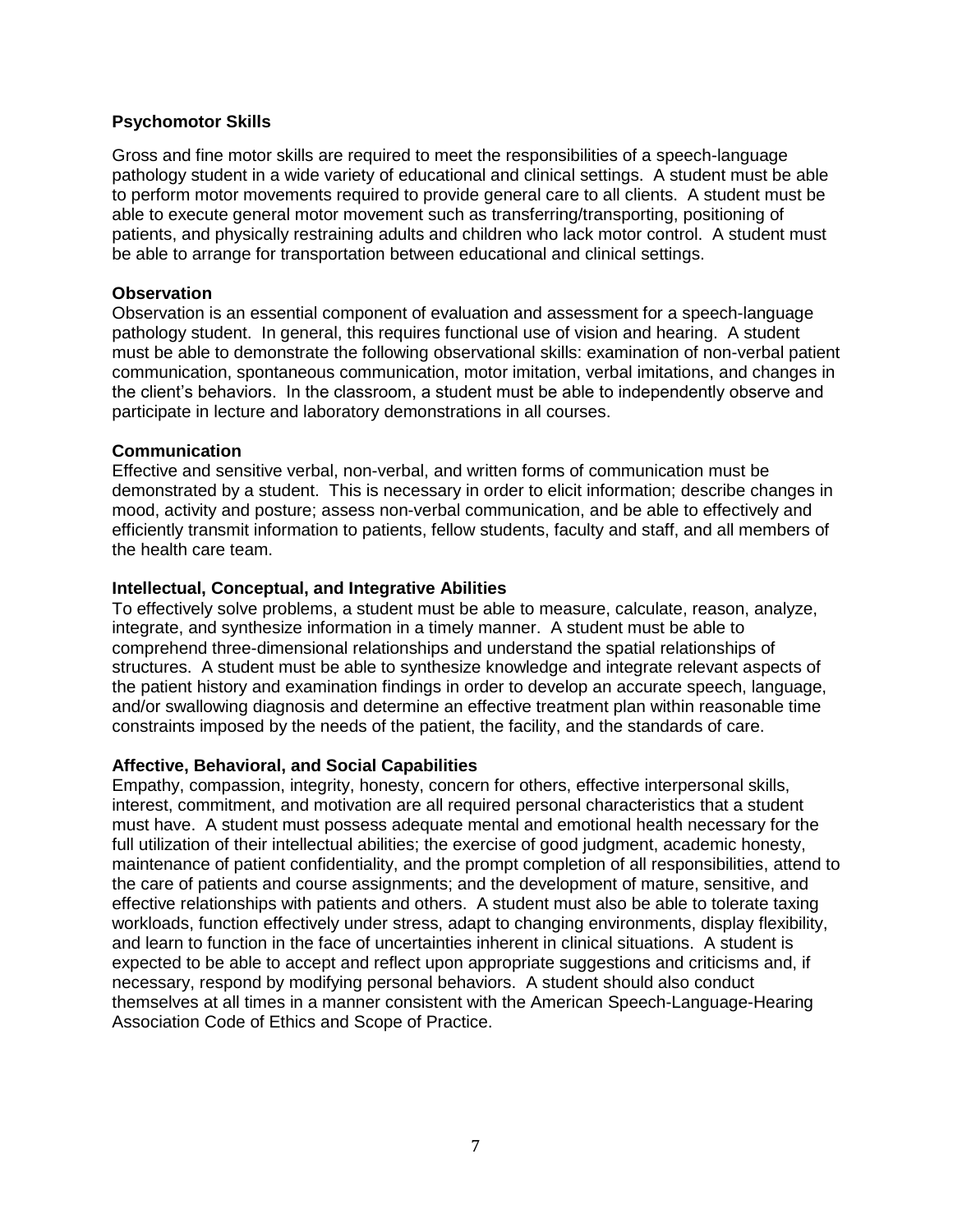# <span id="page-10-0"></span>**ACADEMIC STANDARDS**

<span id="page-10-1"></span>

|   | <b>Grading System (CAA 1.9.3, 5.1.3)</b> |     |         |
|---|------------------------------------------|-----|---------|
| A | Very Good to Excellent                   | 4.0 | 90-100% |
| в | Good to Very Good                        | 3.0 | 80-89%  |
| C | Fair                                     | 2.0 | 70-79%  |
| D | Poor                                     | 1.0 | 60-69%  |
| F | Failing                                  | 0.0 | $<60\%$ |

- <80% for a final course grade is not considered within academic standing for the MS-SLP program (see Academic and Clinical Education Requirements)
- <80% on a course assignment, examination, or at midterm on a practicum would result in a referral to the Student Success Committee for assistance or intervention. (See Academic and Clinical Intervention Policy)

#### <span id="page-10-2"></span>**Academic and Clinical Advising Policy (CAA 2.2.1B, 4.3, 4.4, 4.6.1, 4.7, 5.1)**

The academic advisor is responsible for advising students in didactic education. The advisor will provide support to the student throughout the academic coursework.

During these academic advising sessions, a review is completed of the student's progress toward achieving knowledge and skills. The CALIPSO tracking form is utilized and documented during this session.

Clinical advising is completed by the clinical director or others as assigned. This advising will support the student, the clinical educator and other supervisors during the student's practicum experiences.

Each student in the MS-SLP program will meet with their academic and clinical advisors during each semester.

If there are concerns regarding performance in either course work or practicum skills, advisor is there to assist with an intervention plan. This intervention plan will be carried out by the student while being monitored by the academic or clinical advisor (page 10 of this handbook for additional details).

# <span id="page-10-3"></span>**MS-SLP Academic and Clinical Education Standing Policy**

#### <span id="page-10-4"></span>**Academic and Clinical Education Requirements (CAA 5.5.4):**

Students admitted to the Master of Science in Speech-language Pathology are required to meet the criteria of the program as follows:

- Earn a minimum GPA of 3.0 each semester
- Earn a minimum cumulative GPA of 3.0
- <span id="page-10-5"></span>• Earn no more than 6 credit hours below a B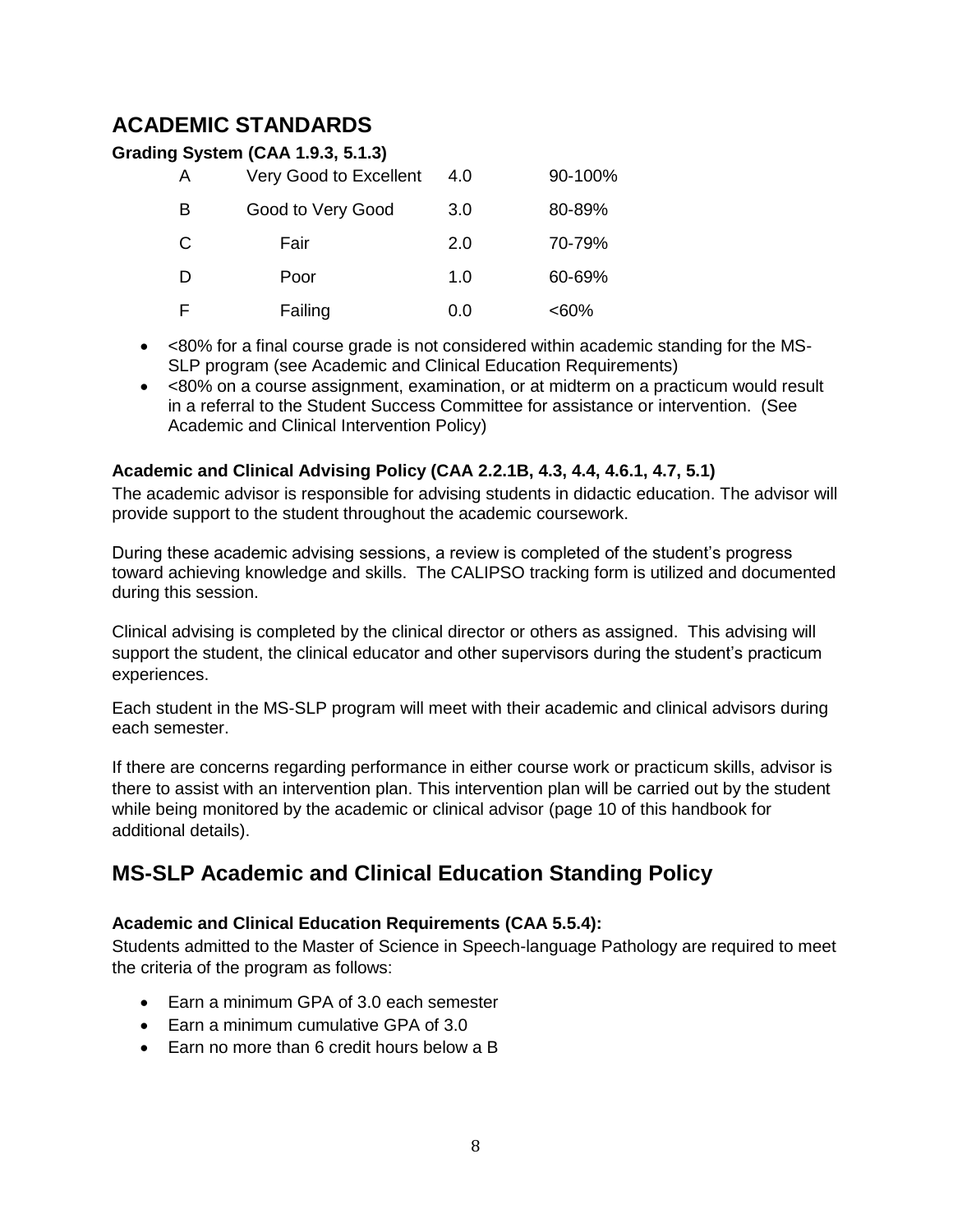#### **Academic and Clinical Education Probation (CAA 4.6.6):**

A student will be placed on academic probation under this condition:

- Earning a semester GPA below 3.0 once
- Upon earning an overall GPA below 3.0, the student will be referred to the Academic Review Committee.
- Following a review by the Academic Review Committee, the Dean of the College of Health Professions can place the student on probation.
- Failure of a clinical course will result in the student being placed on probation. The student will be required to repeat the clinical prior to moving forward to a more advanced practicum. Due to the cohort nature of the MS-SLP program, further didactic courses will not be permitted until the successful clinical experience has been achieved. Clinical hours obtained during an unsuccessful clinical experience will not count toward the minimum required clock hours for graduation.

#### **Academic and Clinical Program Dismissal (CAA 3.10.2):**

A student will be academically dismissed under these conditions:

- Earning more than 6 credit hours below a B
- Earning a semester GPA below 3.0 twice
- Upon earning an overall GPA below 3.0 twice, the student will be referred to the Academic Review Committee.
- Following a review by the Academic Review Committee, the VPAA can dismiss the student.

#### **Appeals and Incomplete Grade Policy**

The awarding of grades is the prerogative of the classroom instructor or clinical educator in accordance with Trine University policies. Please refer to the [Trine University Course Catalog](https://trine.edu/resources/registrar/course-catalog.aspx) for information regarding grading appeals, incomplete grade, in-progress grade, and course repeat policies.

#### <span id="page-11-0"></span>**Trine University Institutional Policy for Satisfactory Academic Progress (SAP) (4.2.3):**

Federal regulations mandate that all students make satisfactory, measurable academic progress toward completion of a degree in order to receive federal assistance through Title IV federal grant, work, and loan programs; as well as all institutional and state grant/award programs. Refer to the [Trine Course Catalog](https://trine.edu/resources/registrar/course-catalog.aspx) [C:\Users\goelzk\Downloads\Trome](file:///C:/Users/goelzk/Downloads/Trome)for additional information.

# **College of Health Professions Academic and Clinical Review Committee**

The Academic Review Committee promotes adherence to academic standards and programspecific standards of conduct. The committee consists of 5 program directors, 2 ad hoc faculty, and the Dean of the College of Health Professions. Examples include but are not limited to: plagiarism, cheating on an exam, falsifying clinical documentation, failure to meet program requirements for academic standing such as GPA, course repeats, progression, etc. Other instances of misconduct, specifically non-academic behavior, are referred to the dean of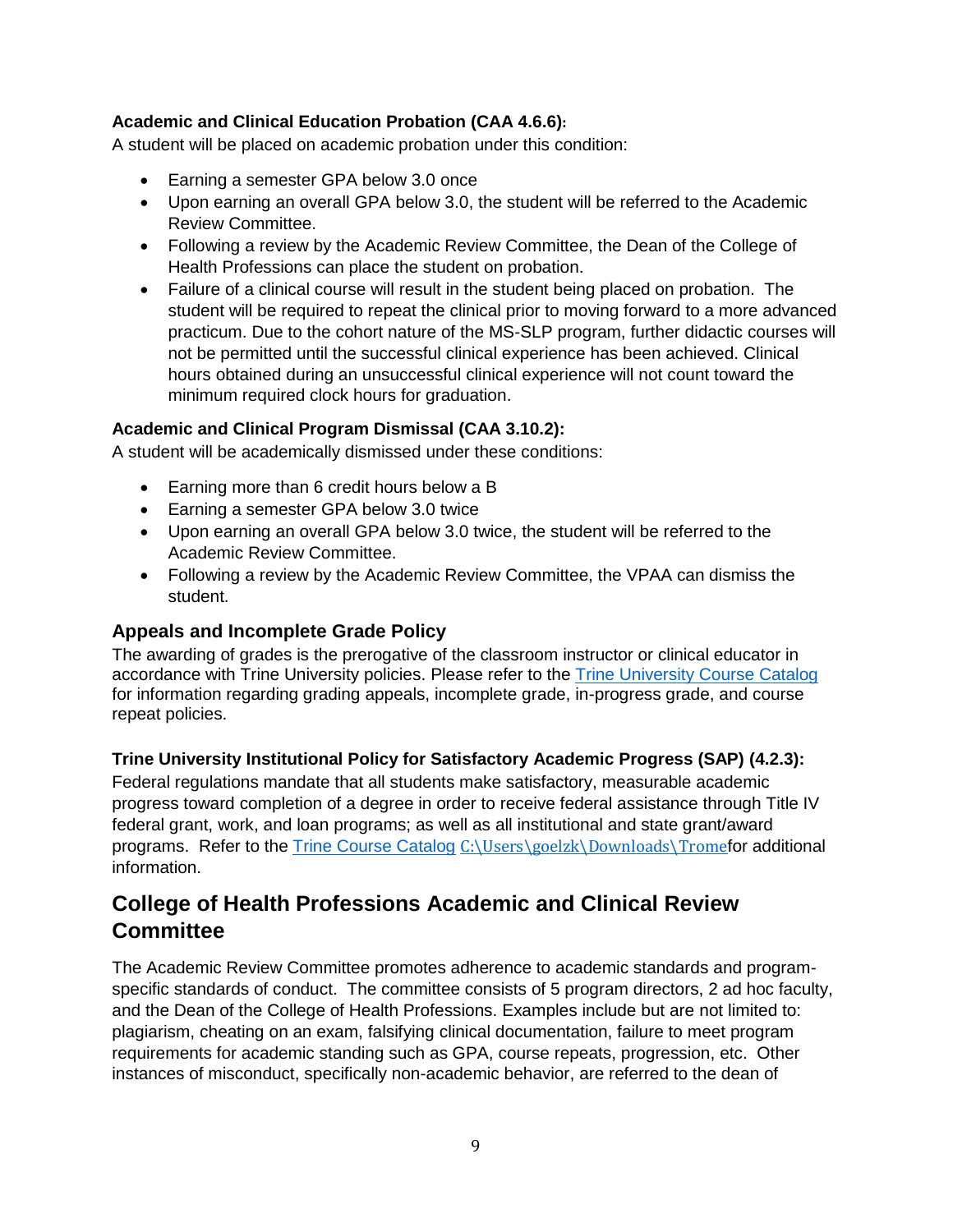students (DOS) by the program director immediately after the incident occurs as outlined in the University handbook.

#### **Steps for the Academic and Clinical Review:**

**Step 1**: Program level investigation and recommendation from the program director submitted to the dean of CHP who convenes the Academic Review Committee.

**Step 2**: Academic Review Committee examines evidence, student statement (s), and policy before making a recommendation.

**Step 3**: Dismissal recommendations are forwarded to Vice-President of Academic Affairs (VPAA) and DOS. Non-dismissal decisions are at the level of the dean of CHP's discretion.

**Step 4**: VPAA and DOS review investigation documentation and recommendation from the dean of CHP. Render final decision on the dismissal and information the student, dean, and program director.

# <span id="page-12-0"></span>**INTERVENTION PLAN POLICY**

#### <span id="page-12-1"></span>**Academic and Clinical Intervention (CAA 4.3.1)**

Should a student have difficulty achieving a learning outcome during a practicum or academic course, have an assignment grade below a "B" or demonstrate difficulty with clinical skill levels as indicated by a clinical educator that could cause the student to fail the practicum, a team meeting will occur. For a clinical intervention, the team will consist of the clinic director, student clinician, and clinical educator. For academic intervention, the team will consist of the course instructor, the student and the student's academic advisor. Should an additional person be required, the program director can assist in an intervention meeting/plan creation.

#### <span id="page-12-2"></span>**Academic and Clinical Intervention Plan (CAA 4.3.2)**

A written Intervention Plan (form appendix page 26) will be created with a specific timeline for completion, with expected outcomes, and selected tasks for the student to complete outlined. The plan will be signed by each member of the team.

Selected tasks for the Intervention Plan are to be guided by the course instructor, clinic director and/or clinical educator. Selected tasks can include, but are not limited to the following examples:

- ➢ Observation of therapy session with targeted skill being modeled
- ➢ Assigned readings from the clinical educator or course instructor
- ➢ Simulated exercises
- $\triangleright$  Role-playing exercises with an assigned partner and task

At the end of the allotted timeline, the student's skills will be reassessed by the clinical educator or course instructor. At that time the team will meet again to determine the outcome of the Intervention Plan. Action steps could be a continuation of the plan, conclude the Intervention Plan as successful, and/or clinical probation.

A copy of the completed Intervention Plan is to be sent to the program director for review and placement in the student's file.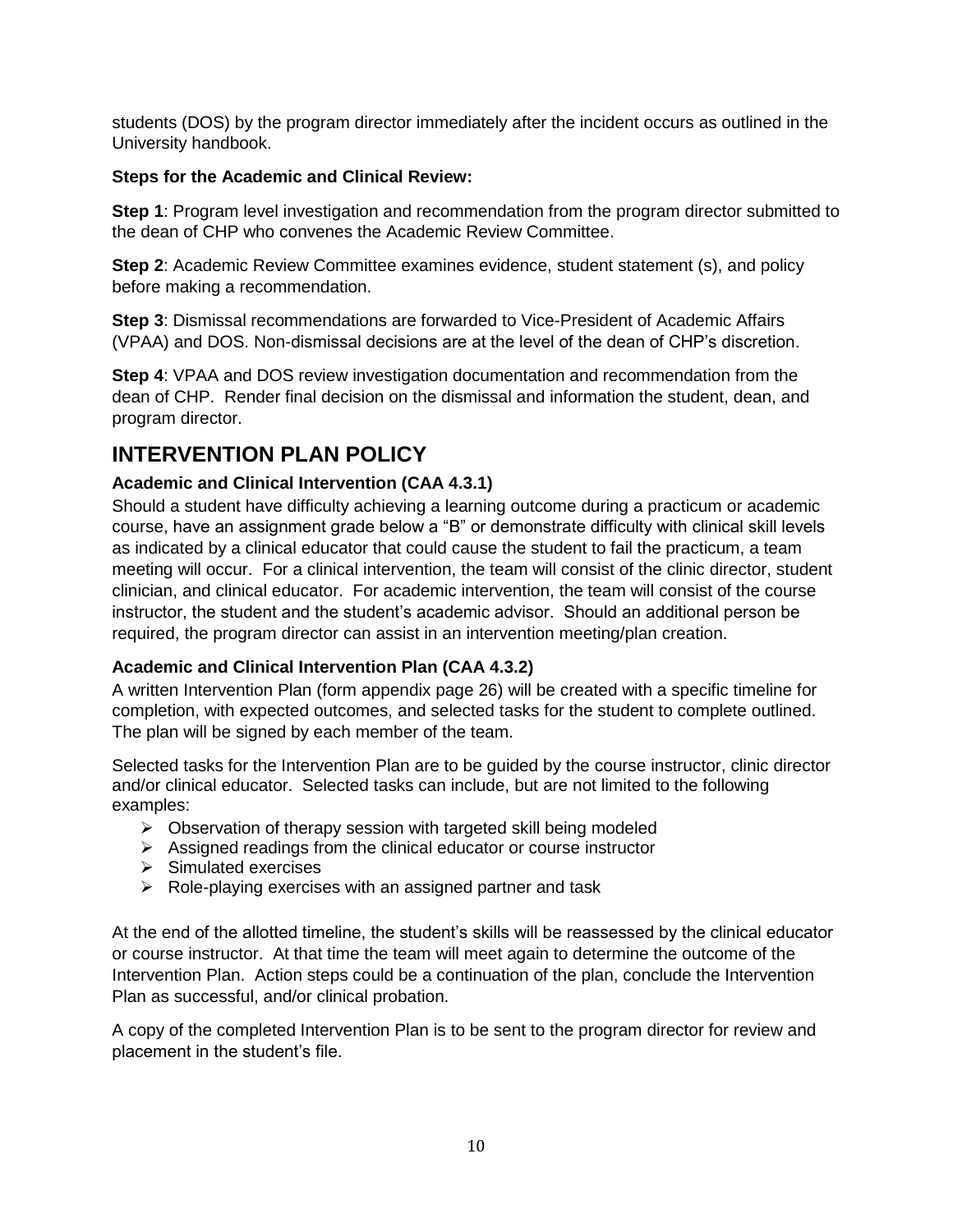#### <span id="page-13-0"></span>**Leave of Absence Policy (CAA 5.5.4)**

Students who find it necessary to temporarily withdraw from the program or any course(s) in the program must request a leave of absence if they intend to return to the program. See page 27 of the Trine student handbook for return of funds [Trine University Student Handbook.](https://trine.edu/campus-life/documents/trinestudenthandbook_2021.pdf)

**Step one** for requesting a leave of absence: The leave of absence must be submitted to the program director in writing one week prior to the withdrawal and the leave cannot exceed one calendar year. The leave of absence must be approved by the program director.

#### <span id="page-13-1"></span>**If this is for a medical leave of absence, official medical documentation is required in addition to the written request.**

A student who is in good academic standing and requests a leave of absence such as the case for medical reasons may be reinstated at the same course level.

**Step two** requesting an extension or a return from a leave of absence: Any student requesting an extension of a leave of absence longer than one academic year will be required to submit a request at least one month prior to the end of the initial request. Additional official medical documentation should accompany the request. Failure to request a continuation of the leave of absence will be considered as a withdrawal from the MS-SLP program.

A student requesting a return to the program must notify the program director in writing of his/her continued intention to return to the program at least two months prior to re-enrollment. In addition, the student is required to pay all fees required of incoming students as stated by the deadline.

Those **ineligible** for a leave of absence would include any student who withdraws from any required course without requesting and/or receiving a leave of absence from the program will be considered as a withdrawal from the Master of Science Speech-language Pathology program.

Also, **ineligible** are students who request a leave of absence because they are academically ineligible to continue in the program.

#### **Student Record Retention Policy (CAA 4.7)**

Students have access to the release of information from student academic records (FERPA) in the student handbook, Section 2.9, page 17 [Release of Academic Information Student](https://trine.edu/campus-life/documents/trinestudenthandbook_2021_2.pdf)  [handbook link.](https://trine.edu/campus-life/documents/trinestudenthandbook_2021_2.pdf) There is a link to the Family Educational Rights and Privacy Act policy on that page. The Registrar will have all the information regarding a student's academic record. While a student at Trine an unofficial transcript can be requested through MyPortal. Following graduation, this request would be made through the Registrar. The academic record for each student is currently kept for a minimum of 10 years.

The MS-SLP Program Director is responsible for ensuring the security of the records while in the department. The MS-SLP program will have soft charts during the time the student is enrolled in the program. These soft charts are kept in a locked file cabinet. Once graduated, the student record is transferred to an electronic storage file for a minimum of 10 years. Records that are stored in the MS-SLP electronic file are academic records, advising records, knowledge and skill acquisition summaries, and clinical hour summaries.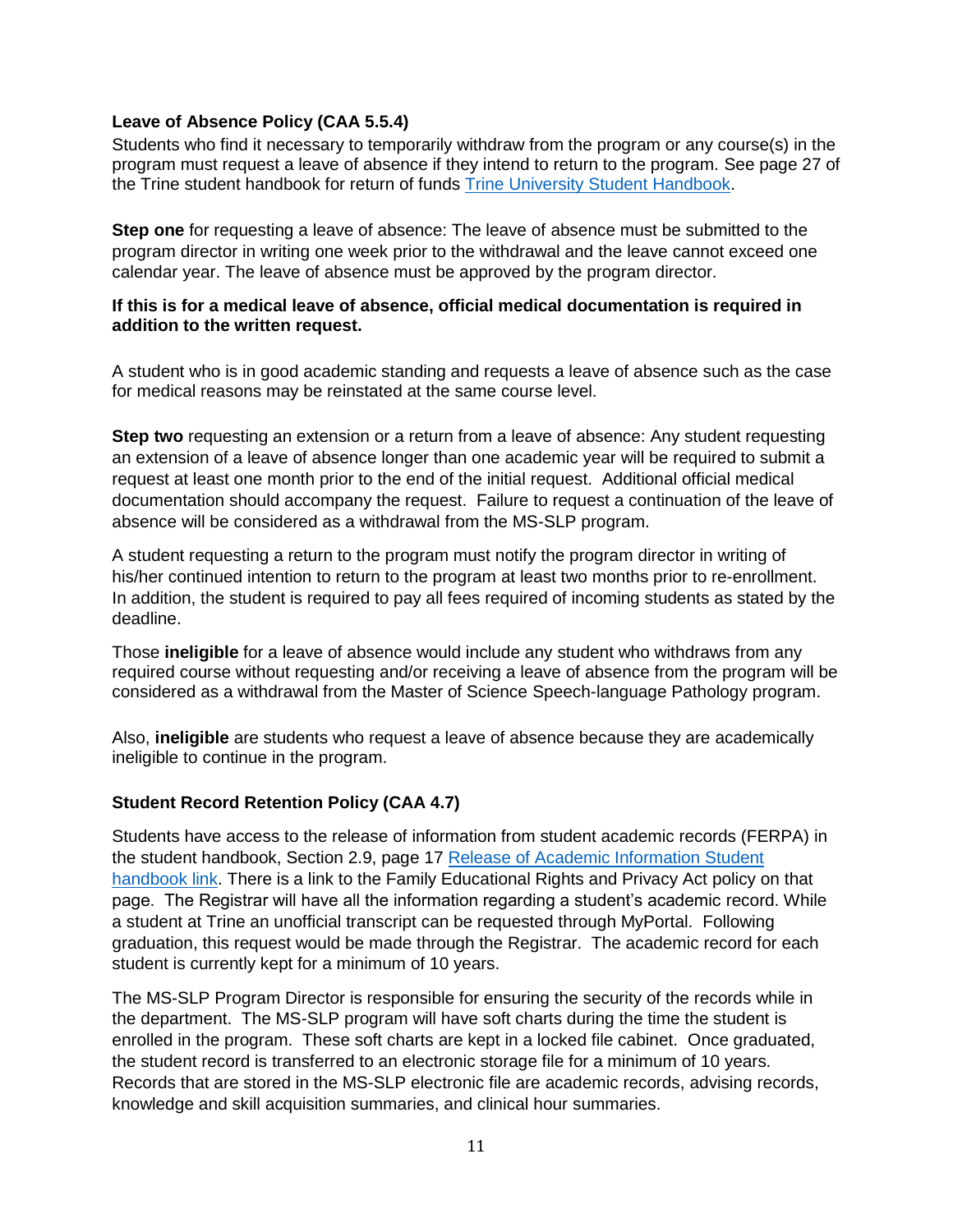# **Program Information**

#### **PRAXIS Examination (CAA 1.9.7, 5.6.1, 5.6.2, 5.6.3, 5.8.1)**

The Praxis ® examination in Speech-Language Pathology is a significant step in the journey to becoming a speech-language pathologist. The exam is the Standard VI: Assessment component of ASHA's standards and is developed by ASHA and facilitated by the Educational Testing Service (ETS). The test has been validated. ASHA appoints subject matter experts from their Council for Clinical Certification in Audiology and Speech-Language Pathology (CFCC). The CFCC makes a final determination for the passing score and reviews the exam policies for fairness.

Content for the SLP Praxis ® is comprehensive and test-takers will be required to review content from many sources. The [Speech-Language Pathology Study Companion](http://www.ets.org/s/praxis/pdf/5331.pdf) [PDF] will assist with a review prior to the examination. [General Information and Study Tips](http://www.ets.org/s/praxis/pdf/praxisII_gen_info_study_tips.pdf) [PDF] is a good resource to read prior to taking the Praxis ®.

MS-SLP students are required to pass the **Praxis ® examination** during their final year of graduate school, no later than finals week of the Spring II semester. A passing score is required to apply for a certification (CCC) as a speech-language pathologist. Praxis scores will be submitted directly to Trine's program and pass rates will be posted on the MS-SLP webpage: [ms-slp\\_student\\_outcome\\_data.pdf \(trine.edu\).](https://www.trine.edu/academics/majors-degrees/graduate/master-speech-language-pathology/documents/ms-slp_student_outcome_data.pdf)

#### <span id="page-14-0"></span>**Class and Clinic Attendance Policy (3.10B)**

Classroom attendance is required to ensure participation and interactive learning experiences can occur. Classroom attendance is analogous to being present at your clinical practice site. In the event that you are not able to attend a class, notify the course instructor with as much notice as possible. Please refer to the [trinestudenthandbook\\_2021.pdf](https://www.trine.edu/campus-life/documents/trinestudenthandbook_2021.pdf) section 2.10 for additional information.

Attendance to your practicum placement is expected. In the event that you are unable to attend due to an unexpected emergency or illness, you will notify the clinical educator and the clinic director with as much notice as possible. The facility/site and clinical educator will have a protocol for you to follow should you have an unexpected emergency. The clinical educator together with the clinic director will determine if you will be able to 'make up' the missed hours with the clients.

#### **Program Quality Improvement (CAA 1.4.4., 3.9.5, 5.3.1, 5.3.2, 5.3.4, 5.3.6, 5.10.3)**

The academic assessment process at Trine University is designed to measure the abilities and knowledge of students graduating from all degree programs. It also measures student satisfaction with the program.

Students will be asked to reply to surveys or questionnaires that rate the quality of instruction, the level of satisfaction with career preparation, and the overall satisfaction of the Trine experience. Occasionally, anonymous samples of student course work will be used in an assessment process.

Use of this information is vital to our program for academic credentialing with the Council on Academic Accreditation (CAA) and ASHA. Trine University is committed to providing quality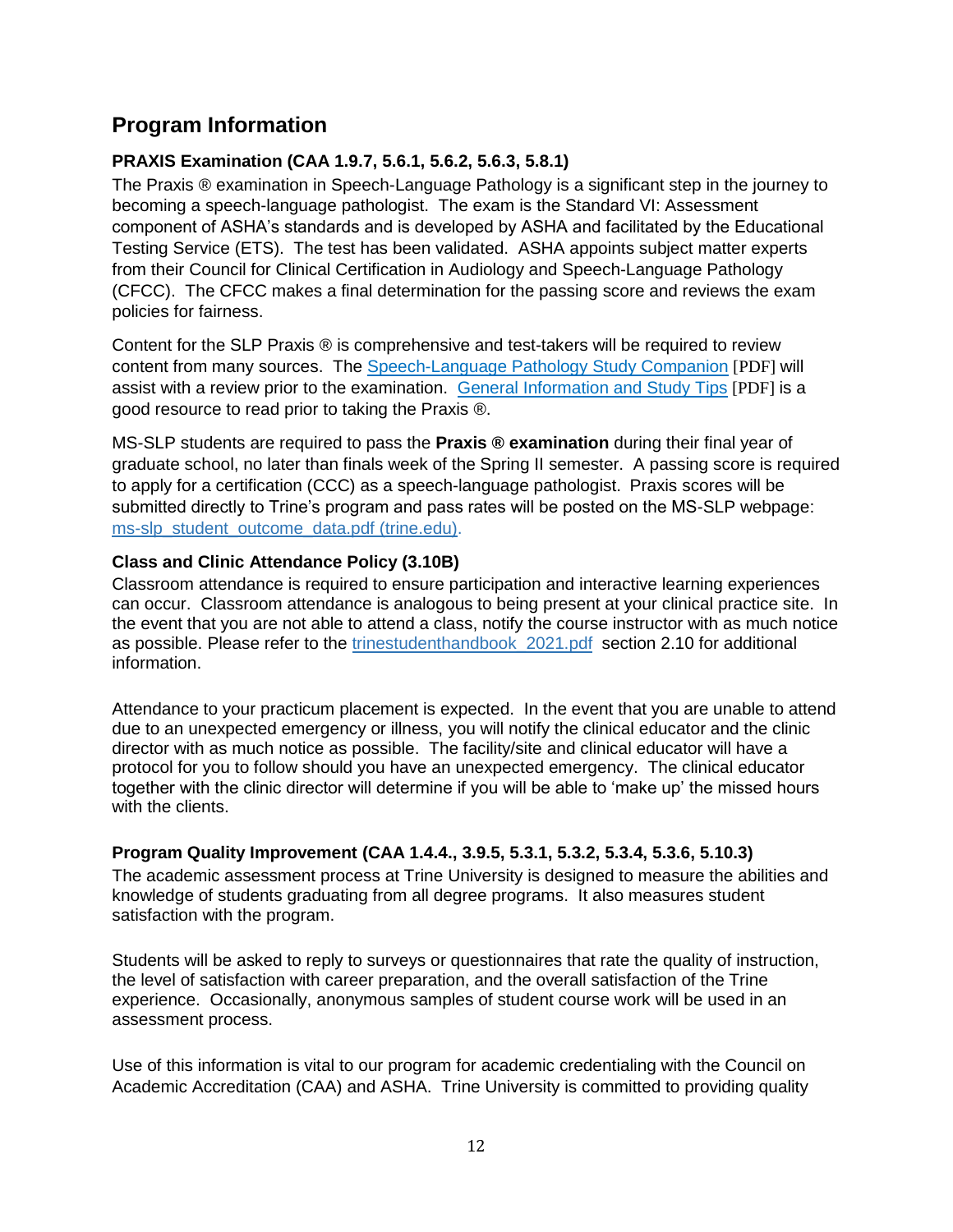educational experiences for our students. The information gathered through the assessment process provides information for continual improvement of our program.

#### <span id="page-15-0"></span>**Graduation Requirements**

An "Intent to Graduate" form is filed through the Registrar's office at the beginning of the MS-SLP program. This form will include an expected graduation date and other information pertinent to graduation. All degree requirements must be completed within five years. Students are required to follow the plan of study for the Master of Science in Speech-language Pathology degree. Students must follow the conditions and requirements for graduation as set forth by the University.

#### **Commitment to Diversity (CAA 1.8.1)**

Trine University remains committed to cultivating diversity, inclusion and fairness. As a leading private institution of higher education, Trine fosters a culture of understanding, growth and inquiry; values the diverse qualities of its students, faculty and staff; promotes an inclusive environment free of discrimination and intolerance; and welcomes everyone. Trine will not allow discrimination and will continue to grant admission and provide educational opportunities without regard to race, age, disability, gender, gender identity, sexual orientation, marital status, national origin, religion or veteran status. The culture of Trine University dictates that these same standards of acceptance apply to all faculty, staff, alumni and community members.

# <span id="page-15-1"></span>**STANDARDS OF PROFESSION**

#### **ASHA**

As the professional organization for speech-language pathologists, ASHA has many resources and benefits to being a member both as a student and professional. One benefit is that you can, as a student, attend the state and national conferences, and student conclave at discounted rates.

Trine University MS-SLP students are strongly encouraged to become student members of ASHA. The National Student Speech-Language-Hearing Association (NSSLHA) is the student organization for pre-professionals studying communication sciences and disorders recognized by ASHA. Students are advised to participate in state chapter and national activities. Students who have questions are encouraged to visit the ASHA website [\(asha.org\)](https://www.asha.org/) and speak with your academic advisor for more information.

#### <span id="page-15-2"></span>**Community Standards**

University community standards apply to all students and student organizations. Please refer to the [2021 Trine Student Handbook](https://www.trine.edu/campus-life/documents/revised-2020-2021-student-handbook_1-2021.pdf) for specific details of each behavior.

#### <span id="page-15-3"></span>**ASHA Code of Ethics (CAA 3.10.1)**

The American Speech-Language-Hearing Association (ASHA) has adopted [Code of Ethics](https://www.asha.org/code-of-ethics/#:~:text=The%20ASHA%20Code%20of%20Ethics,making%20related%20to%20professional%20conduct) for all speech-language pathologists. It is the responsibility of the MS-SLP student to uphold this code in all situations. Failure to uphold the ASHA code of ethics could result in the failure of a course or clinical experience, or result in removal from the program.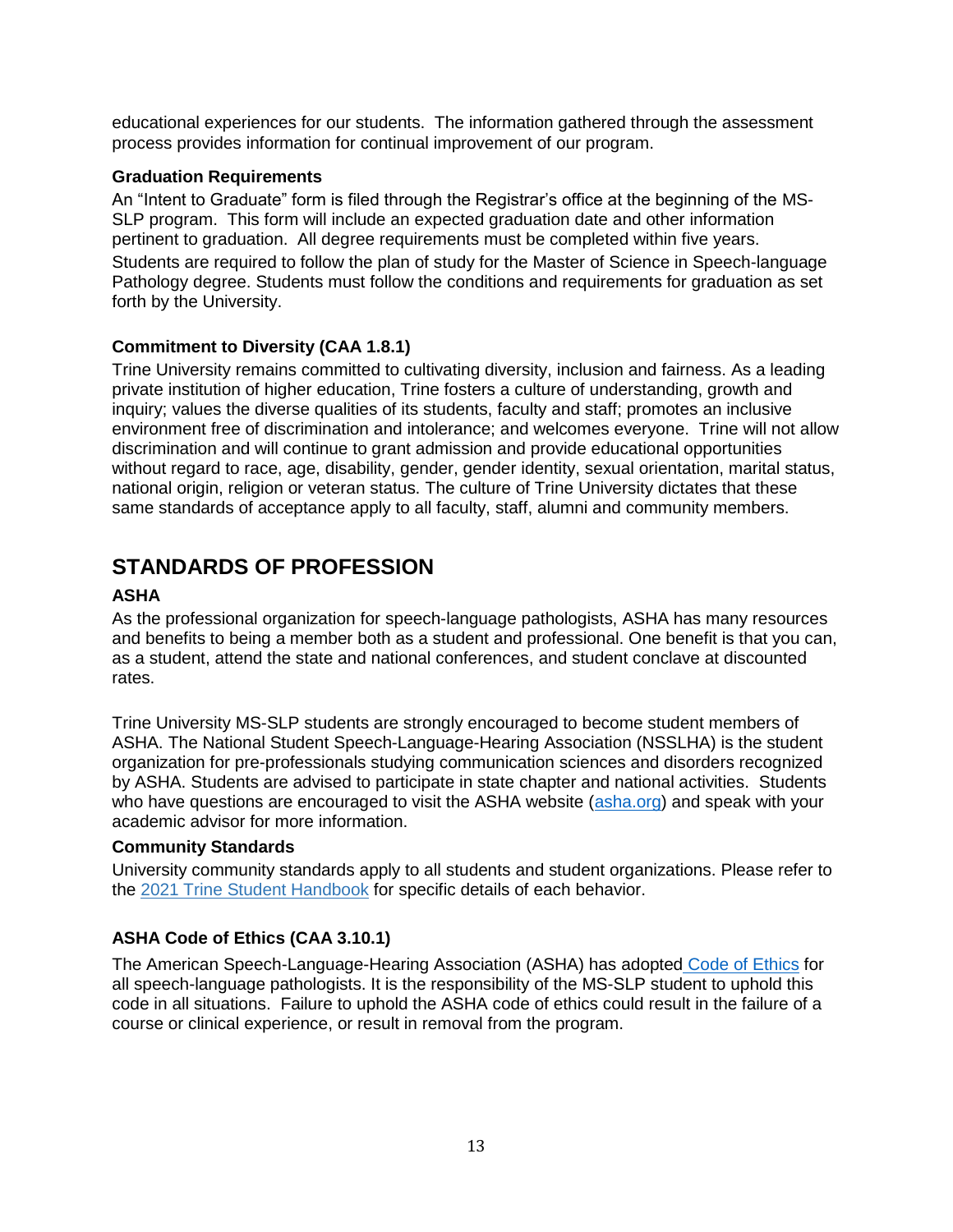#### <span id="page-16-0"></span>**Professional Behaviors (CAA 3.1B)**

Professional behavior is, without exception, required. It is expected that all students demonstrate behaviors consistent with those of healthcare professionals. It is required that all students exhibit these behaviors in the classroom and laboratory settings, during practicums, clinical externships, and service learning activities. Failure to demonstrate these behaviors could result in failure of a course or clinical experience, or result in removal from the program.

#### <span id="page-16-1"></span>**Cultural Sensitivity and Diversity Policy (CAA 1.8.1, 1.8.2, 1.8.3, 3.4B)**

MS-SLP student clinicians will be practicing in a variety of settings and working with a diverse population. Cultural variables, such as age, gender, occupation, sexual orientation, disability, socioeconomic status, religious beliefs, and ethnicity, can impact evaluation and intervention. It is essential for the student clinician to be sensitive to cultural influences which can be improved through greater cultural competence.

Throughout the MS-SLP program, students will construct an understanding of cultural and linguistic factors that occur during the delivery of therapy services. This construct will occur through knowledge and skills utilization. MS-SLP students will strive to understand how their own set of cultural beliefs can impact the delivery of speech and language therapy. Some of the variables that can impact this care includes, but is not limited to, age, ethnicity, national origin, race, linguistic background, religion, gender, and sexual orientation.

#### **Equal Opportunity/Anti-Harassment**

Trine University and the MS-SLP program are committed to cultivating diversity, inclusion, and fairness. Trine will not allow discrimination or harassment in any form. Trine's Equal Opportunity/Anti-Harassment Policy is on page 33 of the [Trine University Student Handbook.](https://trine.edu/campus-life/documents/trinestudenthandbook_2021.pdf) Please refer to this policy for additional information.

#### **Professional behaviors include the following: (CAA 3.1B)**

Including the nine CAA professional competencies, the following behaviors are considered required of a speech-language pathologist:

- 1. Critical thinking The ability to question logically; identify, generate, and evaluate elements of logical argument; recognize and differentiate facts, appropriate or faulty inferences, and assumptions; and distinguish relevant from irrelevant information. The ability to appropriately utilize, analyze, and critically evaluate scientific evidence to develop a logical argument, and to identify and determine the impact of bias on the decision-making process.
- 2. Communication The ability to communicate effectively (i.e. verbal, non-verbal, reading, writing, and listening) for varied audiences and purposes.
- 3. Problem solving The ability to recognize and define problems, analyze data, develop and implement solutions, and evaluate outcomes.
- 4. Interpersonal skills The ability to interact effectively with patients, families, colleagues, other health care professionals, and the community in a culturally aware manner.
- 5. Responsibility The ability to be accountable for the outcomes of personal and professional actions and to follow through on commitments that encompass the profession within the scope of work, community, and social responsibilities.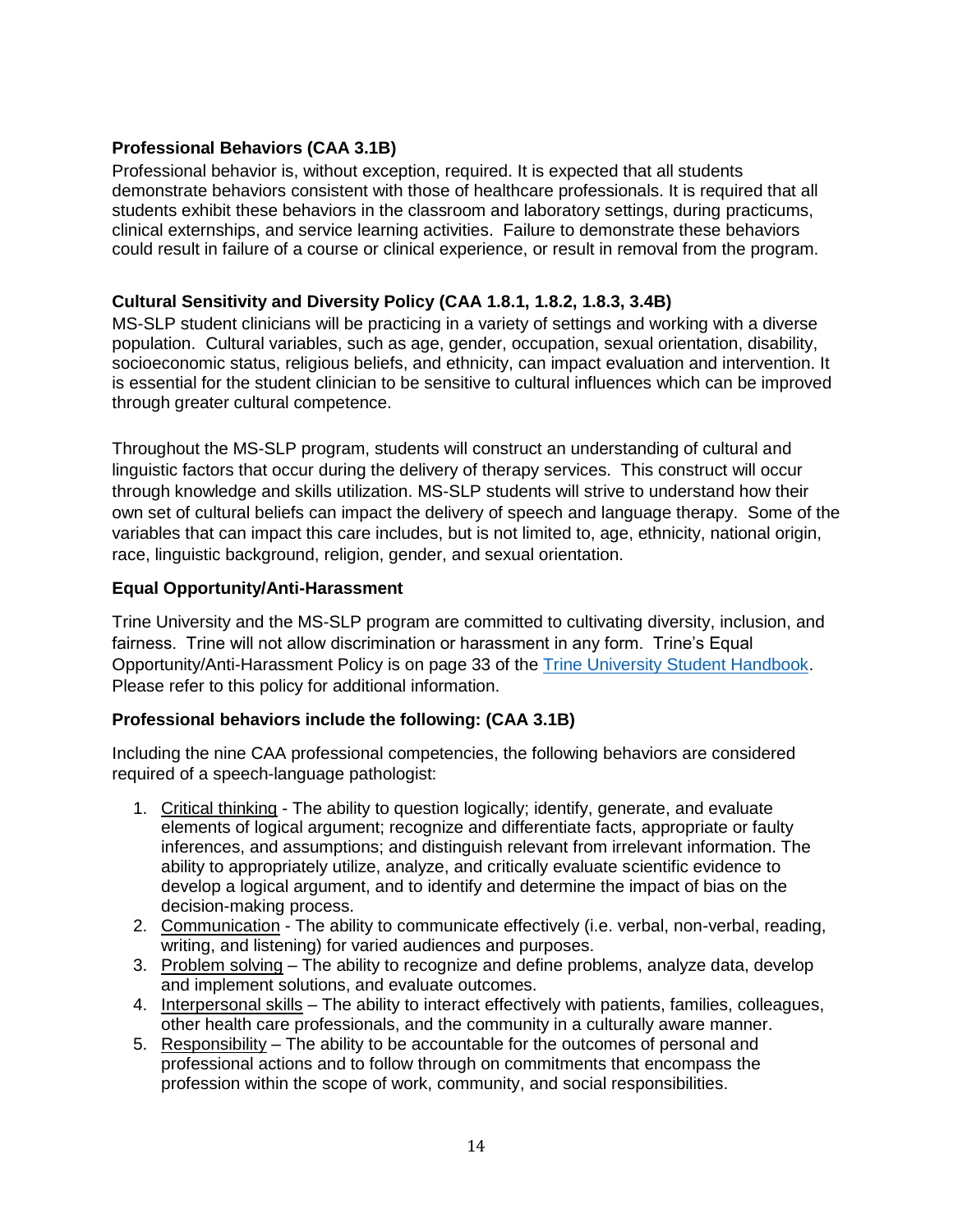- 6. Professionalism The ability to exhibit appropriate professional conduct and to represent the profession effectively while promoting the growth/development of the speechlanguage pathology profession.
- 7. Use of constructive feedback The ability to seek out and identify quality sources of feedback, reflect on and integrate the feedback, and provide meaningful feedback to others.
- 8. Effective use of time and resources The ability to manage time and resources effectively to obtain the maximum possible benefit.
- 9. Stress management The ability to identify sources of stress and to develop and implement effective coping behaviors; this applies to interactions with self, patient/clients and their families, members of the healthcare team, and in work/life scenarios.
- 10. Commitment to learning The ability to self-direct learning to include the identification of needs and sources of learning; and to continually seek and apply new knowledge, behaviors, and skills.

#### **All Trine University MS-SLP students are expected to:**

- 1. Demonstrate safe performance of activities, sensitivity to individuals, appreciation for alternate points of view, respectful communication, concern for self, cooperation with others, and acceptance of personal and corporate responsibility for the coursework.
- 2. Show respect for facilities and equipment in the College of Health Professions and in the clinical education settings.
- 3. Present an appropriate personal appearance in classrooms, laboratories, and clinical education settings and at public meetings where their identity as speech-language pathology students is apparent. Please refer to the dress code for details.

Professional behaviors are evaluated by self-assessment, clinical instructors, peers, and faculty. Written clinical instructor comments and instructor observation of student performance provide the basis for counseling on professional behavior. It is expected that most cases of professional misbehavior can be successfully corrected by sensitive discussion and counseling between the faculty and the student. A plan for intervention will be developed and implemented.

#### <span id="page-17-0"></span>**Dress Code**

Classroom dress code is analogous to wearing attire that most represents to your client that you are a professional. In some cases, it is specifically directed as a condition of employment. Student clinicians must wear name tags at all times. The MS-SLP program requires student clinicians to introduce themselves as Trine University MS-SLP student clinicians.

- 1. Students are expected to appear professional and neat at all times while on campus and at practicum sites. Because we share the space with patients, clinicians, health care administrators, and distinguished visitors, it is important for students in a professional education program to be sensitive to their professional image and the reactions of others while you are on campus.
- 2. Maintain clean, well-kept hairstyles.
- 3. Avoid heavily scented perfumes, personal care products and/or aftershave.
- 4. Keep body art covered as much as possible. Discuss any visible body art and piercings (other than ears) with the program director.
- 5. Wear closed toed shoes for all patient encounters.
- 6. Do not wear hats indoors.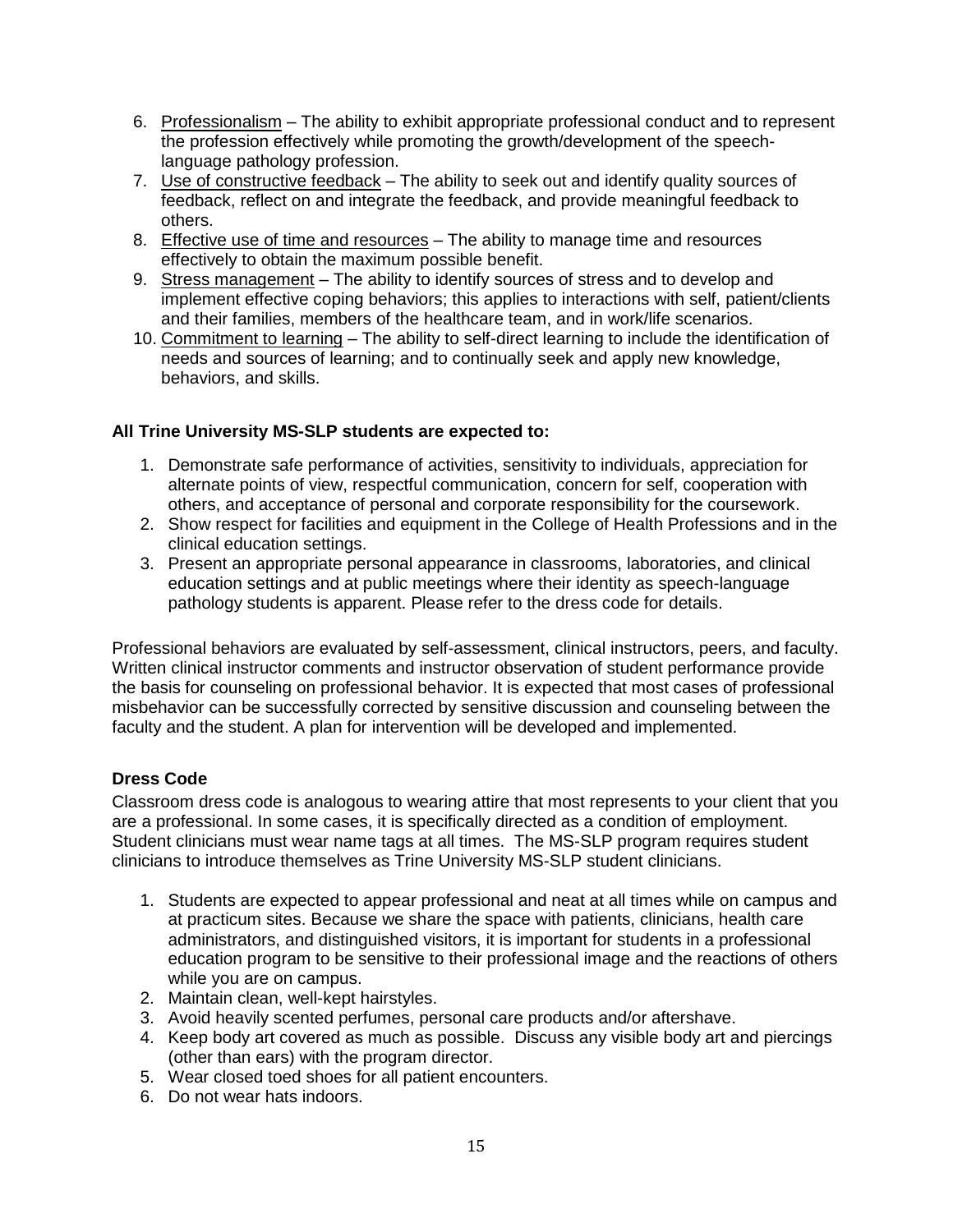- 7. Keep jewelry to a minimum during practicums.
- 8. No blue jeans, holes in clothes, overly casual clothing, revealing clothing, or sweatpants.
- 9. Students will follow dress code of the facility where they will be performing their clinical education experiences.

If you have questions about presenting a professional appearance, please ask the clinical or program director. Students will follow dress code of the facility where they will be performing their clinical education experiences.

#### <span id="page-18-0"></span>**Classroom or Lab Use**

The faculty members in the MS-SLP program encourage students to use every opportunity to practice competencies in all aspects of speech-language pathology. However, special concern must be given to safety of students and/or equipment when any equipment or exercise techniques are used outside of class. For student safety, it is strongly recommended that students come in groups of a least two persons if they arrive or remain after dark. The following procedures and precautions must be practiced for the use of laboratory, classroom, and/or equipment outside of class:

- Students may not utilize any equipment other than equipment relating to past or current study, or for approved research endeavors.
- Students may only practice on one another. Students can serve as a "check system" for each other, thereby minimizing accidents relating to errors.
- Students will clean up after themselves and leave their space in a neat and organized manner so that the space can be readily used by others.
- Under no circumstances is treatment to be provided for a pathological condition except for approved research endeavors or other specified occasion. This must adhere to the scope of speech-language pathology practice in the State of Indiana. For example, a licensed speech-language pathologist must be available to supervise.
- If a student thinks a situation exists that may be exempt from one or more of the rules noted above, the circumstances must be described and approval must be obtained prior to exercising the exemption. Approval will be granted by the responsible faculty member and by the MS-SLP program director.

#### **Policy and Procedure for Calibration and Use of MS-SLP Equipment (CAA 6.4.2, 6.4.3, 6.4.4)**

#### **Calibration of Equipment:**

All program equipment will be inspected and updated at least yearly. The program director is to be notified as soon as possible if any equipment is deemed unsafe or malfunctioning in any way. This equipment will not be utilized until the program director restocks the equipment in the clinic.

The program director will make an appointment with a representative from **e3 Gordon Stowe** to have the portable audiometer calibrated annually. The record of calibration will be scanned and stored electronically, as well as the current year's calibration stored with the audiometer.

A skills check will be completed on each student clinician, by the clinical director or another faculty, prior to the student utilizing the devices in clinic with clients.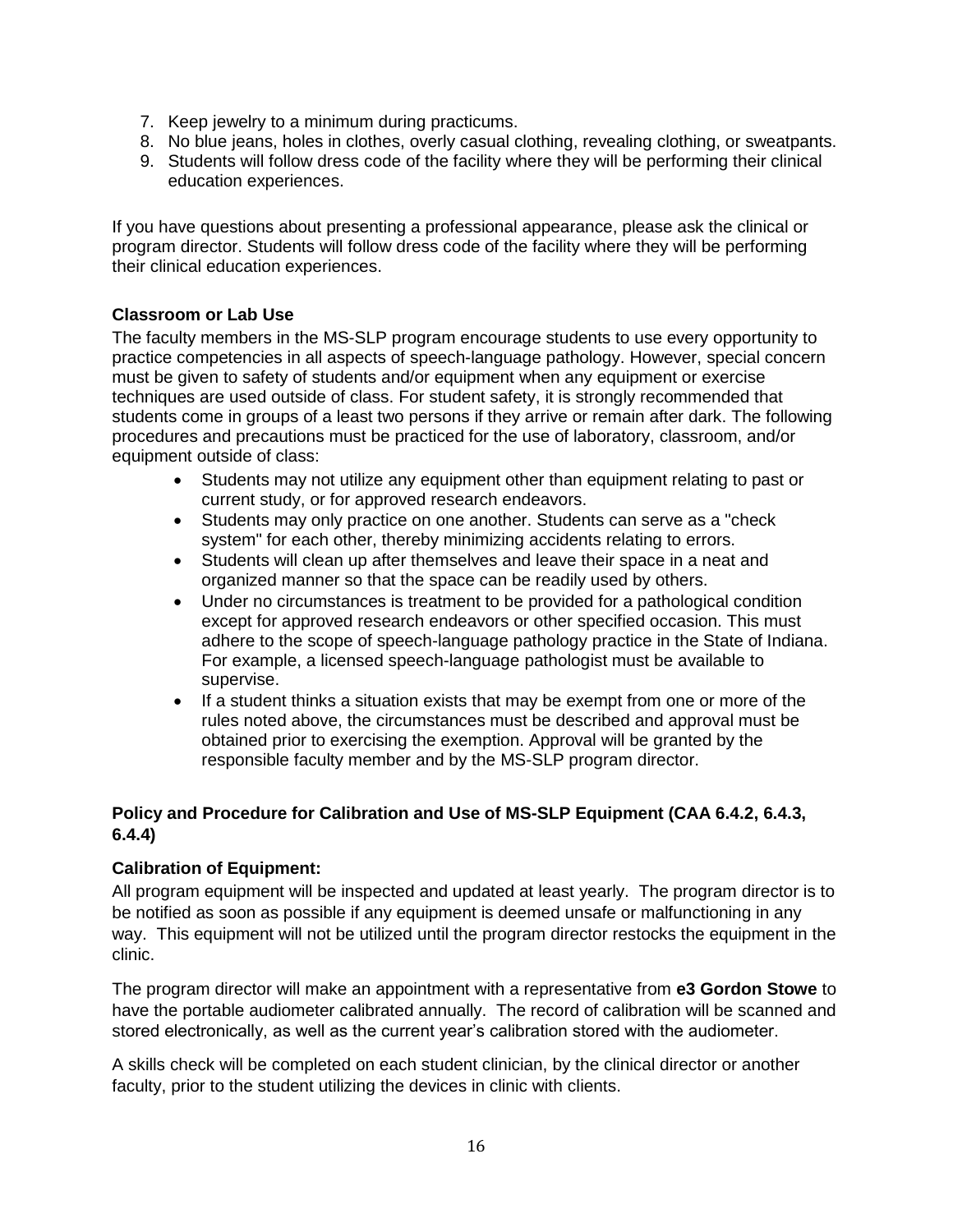#### **Update and Use of AAC Equipment:**

As software updates are indicated, the AAC devices will be updated by the clinic or program director.

#### <span id="page-19-0"></span>**Equipment sign out and rules for use**

Signs posted in the equipment room regarding signing out/returned equipment and rules of use. Signs indicate that:

- All students must first have completed a "skills check" with the clinic director or another faculty member on the use of a desired item prior to initial use.
- All item (s) to be checked out may be utilized in therapy in the clinic for that day.
- All items must be returned at the end of the day and the student must mark on the sign out sheet that the item was returned.
- When a sign out/returned sheet is full, it will be scanned and stored electronically by the program director.

#### <span id="page-19-1"></span>**Cellphone and Electronic Use Policy**

Appropriate conduct in every teaching environment in the MS-SLP program promotes an environment of academic achievement and integrity. Disruptive classroom behavior that interrupts either the instructor's ability to teach or student learning is prohibited. Disruptive behavior includes inappropriate use of technology in the classroom.

Examples include but are not limited to: ringing cell phones, text messaging, watching videos, playing computer games, accessing email, instant messaging, or surfing the internet on your computer. Students who participate in disruptive behaviors will be asked to leave the classroom. Students are expected to follow these simple regulations to avoid the inappropriate use of technology in the classroom:

- 1. All cell phones must be turned off while in class and be stored away from the study space.
- 2. If expecting a critical health or family-related call, please inform the instructor prior to start of class. Please sit nearest the door and leave class when your phone alerts (silently) that your call has arrived.
- 3. Laptop computers, iPads, etc., are to be used for note-taking only, unless specifically addressed by the instructor of record.
- 4. If electronic devices are improperly used, a verbal warning will be issued first, followed by a request from the instructor for the student to leave the class.

#### <span id="page-19-2"></span>**Social Media Policy**

Trine University MS-SLP students are expected to follow professional guidelines set forth by the University and ASHA. Students are expected to be professional at all times while representing the University. This includes the appropriate use of social media. Access the ASHA Issues in Ethics: [Ethical Use of Social Media .](https://www.asha.org/practice/ethics/ethical-use-of-social-media/)

The student will abide by the following:

- 1. Standards of professionalism are the same online as in any other setting.
- 2. MS-SLP students must not share or post identifiable patient or university information or photos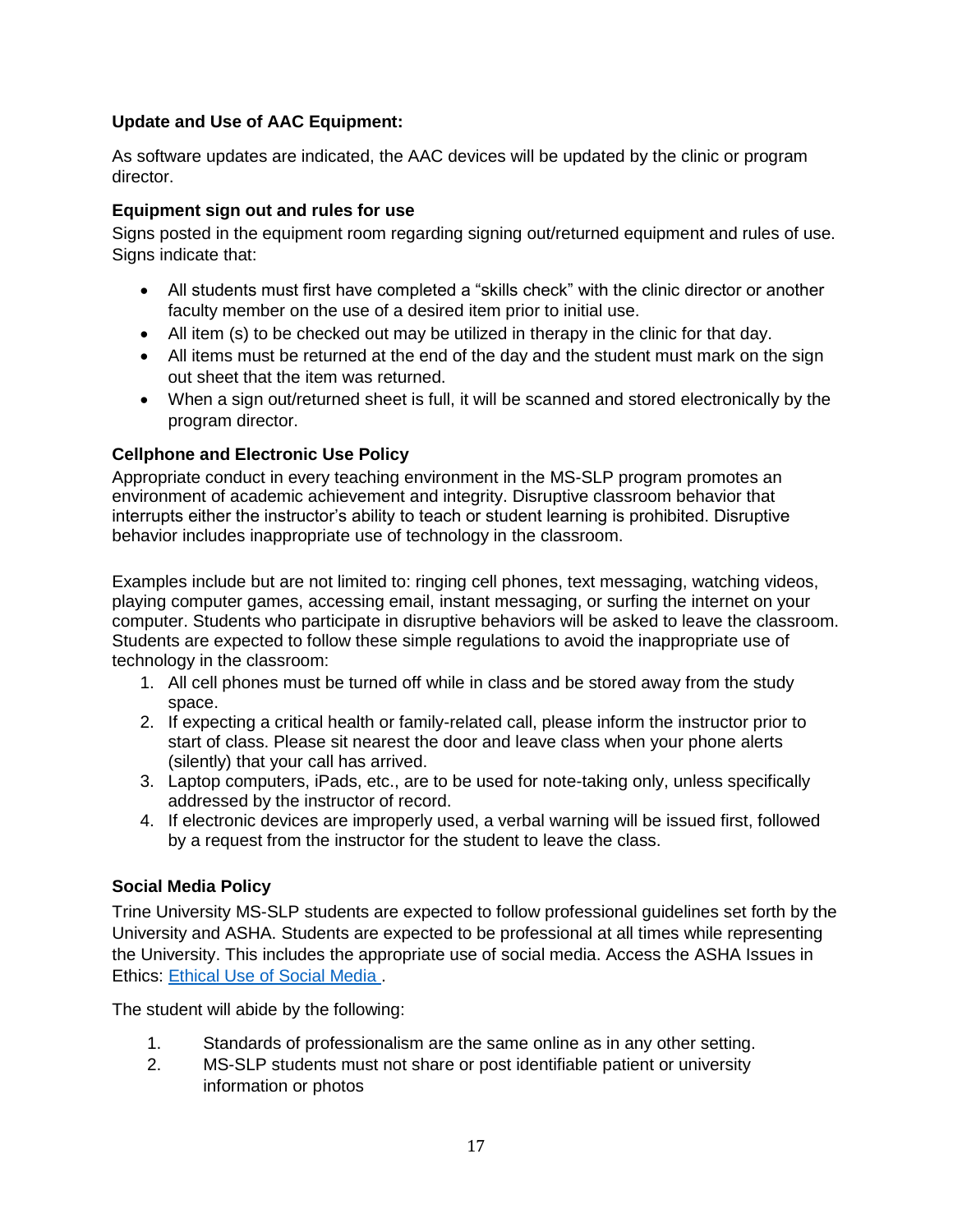- 3. Maintain ethically prescribed professional client-SLP, faculty-student boundaries while a student at the University.
- 4. Do not make disparaging remarks about patients, employers, healthcare agencies, co-workers, peers, faculty or staff, even if they are not identified by name.
- 5. MS-SLP students must be aware that clients, colleagues, institutions, and employers may view postings.
- 6. Promptly report a breach of confidentiality or privacy.

#### <span id="page-20-0"></span>**Activities that May be Grounds for Dismissal from the MS-SLP Program (CAA 3.10B.2)**

- 1. Publishing, discussing, or sharing in any way the health information of other individuals. Be aware that removal of an individual's name or use of a pseudonym does not constitute proper de-identification of protected health information. Inclusion of data such as age, gender, race, diagnosis, date of evaluation, or type of treatment or posting of patient stories and/or pictures (such as a before/after photograph of a patient having surgery, a photograph of a patient participating in speech-language pathology, or a photograph of the contents of a patient's room) may still allow the reader to recognize the identity of a specific individual.
- 2. Claiming to be an official representative or spokesperson for Trine University or its entities, including the Master of Science in Speech-language Pathology.
- 3. Assuming the identity of another person or otherwise attempting to obscure one's own identity as a means to circumvent the prohibited activities outlined in this policy.

#### <span id="page-20-1"></span>**Unprofessional Behavior that May be the Basis for Disciplinary Action**

- 1. Using vulgar language.
- 2. Using language or photographs that imply disrespect for any individual or group, including but not limited to age, race, gender, ethnicity, or sexual orientation.
- 3. Publishing or sharing in any way personal photographs or photographs of oneself or others that may reasonably be interpreted as condoning irresponsible use of alcohol, the use of recreational drugs, illegal activities, or sexual promiscuity.
- 4. Publishing, discussing, or sharing in any way potentially inflammatory or unflattering material on another individual's website (e.g. on the "wall" of that individual's Facebook site).

#### **Academic Integrity and Honesty Policy (CAA 4.4.2)**

Academic honesty is required in all academic endeavors. Violations of academic honesty include any instance of plagiarism, cheating, seeking credit for another's work, falsifying documents or academic records, or any other fraudulent classroom activity. Violations of academic honesty may result in a failing grade on the assignment, failure in the course, or expulsion from school. Please refer to the [Trine University Student Handbook](https://trine.edu/campus-life/documents/trinestudenthandbook_2021_2.pdf) section IV, for information regarding the disciplinary process.

#### **Resources**

Trine University's website has a [resource section](https://trine.edu/resources/index.aspx) that can assist in the location of information for academics, campus resources, financial aid and student accounts, online, departments, international services, and employment resource center.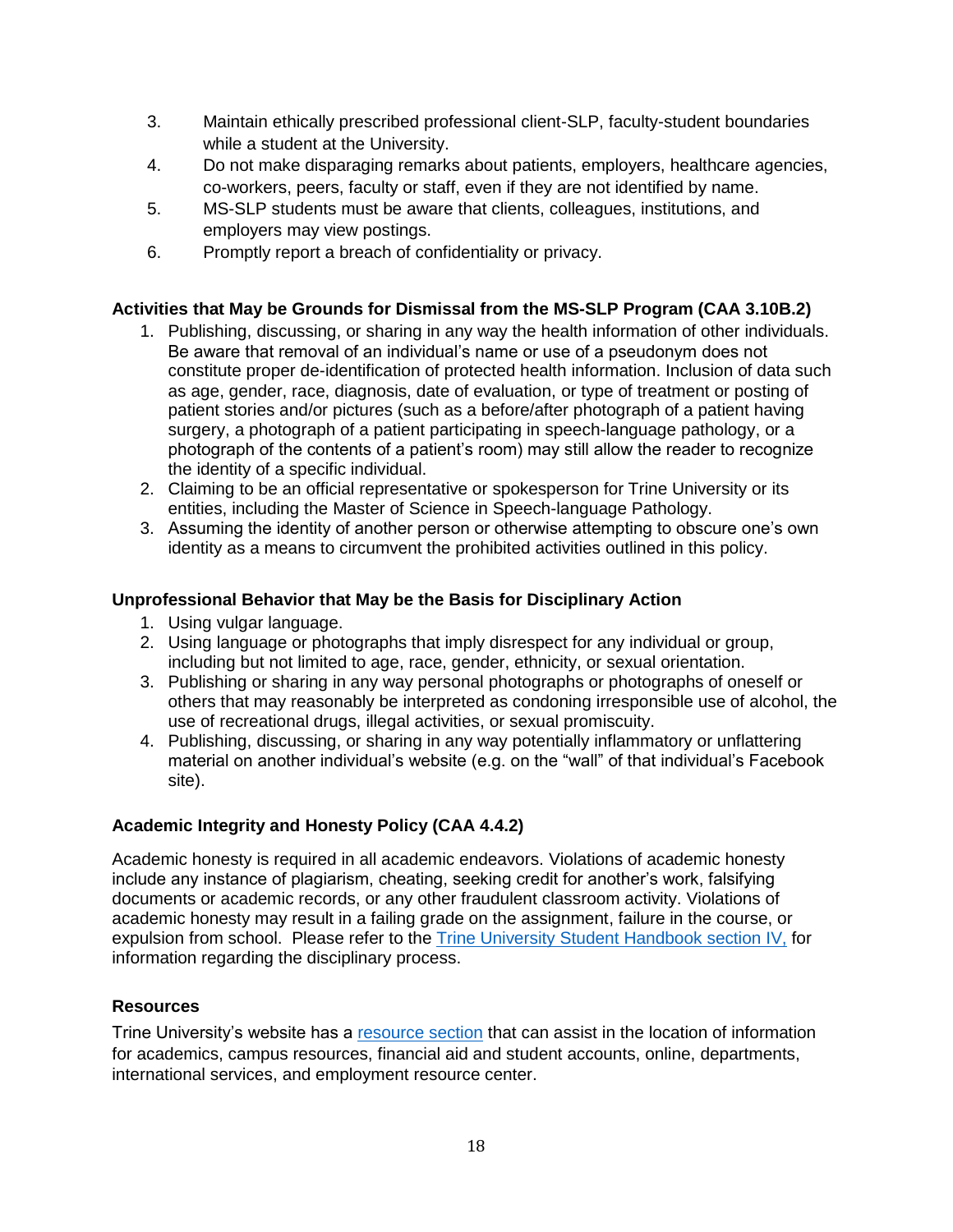#### **Laptop Computer**

Please refer to the following website page if you have questions regarding minimum specifications for computers**: [What computer should I buy](https://services.trine.edu/support/solutions/articles/11000043124-trineonline-orientation-resources#delldiscounts) ?**

All students enrolled in the MS-SLP program are required to have or purchase a laptop computer or tablet that meets the minimum specifications before attending their first class. Participation will require basic technology for all students. Each student in the MS-SLP program must have basic computer competencies. Students will be asked to complete assignments using various Web based applications. In order to successfully complete these assignments students must have access to technology that includes, but is not limited to:

- Windows 10 operating system or newer
- Intel i5 processor or faster
- 8GB RAM or more
- 128GB or larger (1TB of cloud storage through OneDrive is provided)
- Optical Drive (optional)
- Webcam
- Microphone
- 802.11 AC Dual Band or better
- Acrobat Reader
- Microsoft Office
- Flash Play (for video viewing). May need to download from Adobe
- Email through Trine University

\*\*Chromebooks are NOT compatible with IT Specifications

\*Trine University provides students with the full Microsoft Office 2016 Suite at no cost. Visit the IT myPortal page for more information. To ensure a stable network connection for online courses, a reliable internet connection is required. Wi-Fi hotspot devices may not be adequate.

# <span id="page-21-0"></span>**CLINICAL EDUCATION**

{See MS-SLP Clinical Practicum Guide}

#### <span id="page-21-1"></span>**Clinical Education Summary**

Clinical education is an essential part of the Trine University Master of Science in Speechlanguage Pathology. The speech-language pathologists and health care facilities participating in clinical education are carefully screened and share the MS-SLP program's mission to have a positive impact on the healthcare needs of their communities through service, leadership, and scholarship.

Each type of clinical education experience exposes students to differences in patient problems, acuity, and complexity; clinical skill development; interactions with other health care professionals; practice issues; documentation; and culture.

Students participating in clinical education experiences are still part of the University and are expected to meet all of the tuition obligations and academic requirements of a student. Students must adhere to the schedule assigned them by their clinical education experience site, including holiday and work schedules.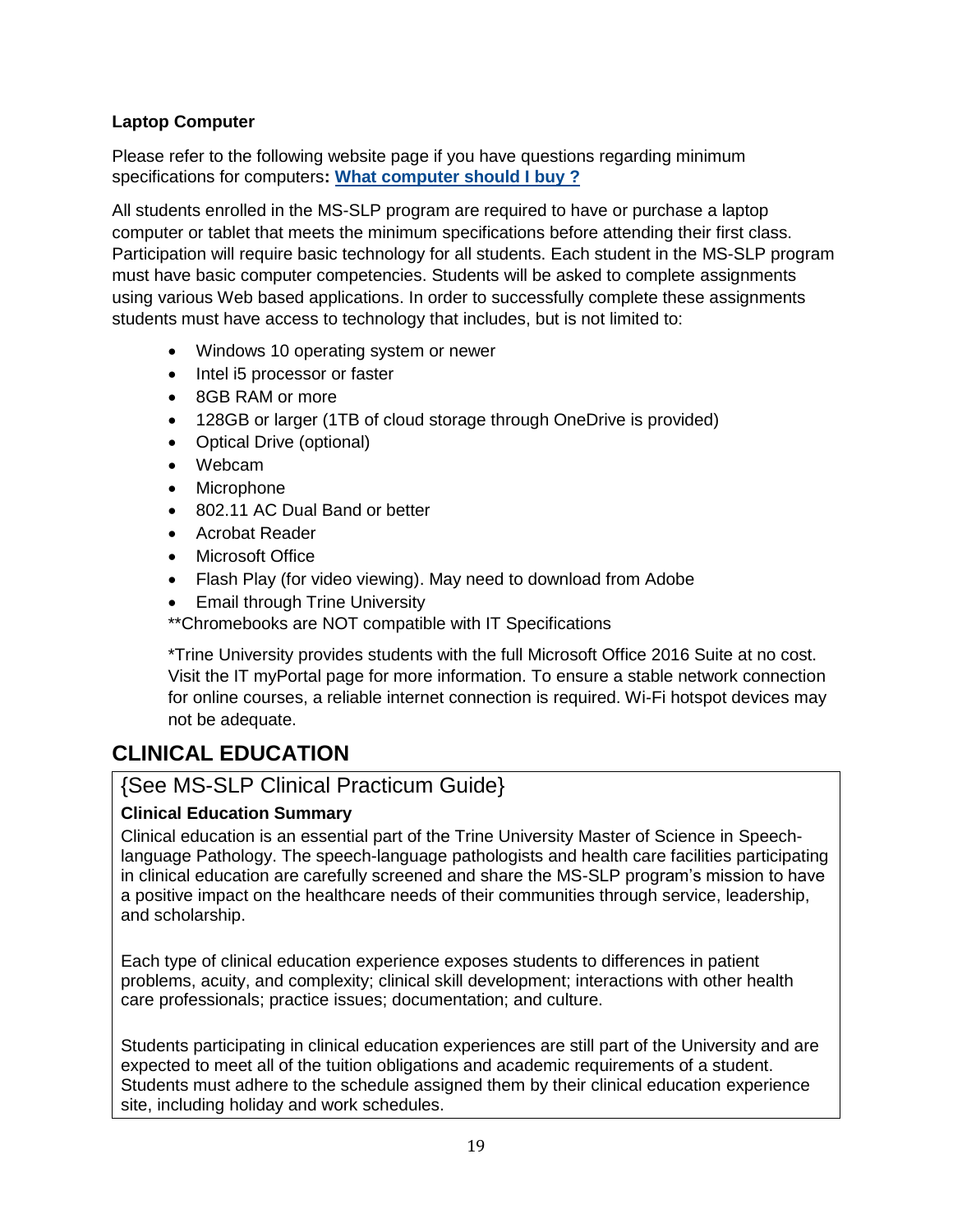#### **CALIPSO – See MS-SLP Clinical Practicum Guide**

**Castle Branch® - See MS-SLP Clinical Practicum Guide**

# <span id="page-22-0"></span>**GENERAL INFORMATION AND SUPPORT**

#### <span id="page-22-1"></span>**Affirmative Action Statement**

Trine University does not discriminate on the basis of race, color, national or ethnic origin, sex, disability, veteran status, or age in the administration of any of its educational programs, admissions policies, scholarship and loan programs, athletic and other school-administered programs, or in employment.

Details and contact information may be found at: [Trine University Title IX.](https://www.trine.edu/about/titleix/index.aspx)

#### <span id="page-22-2"></span>**American with Disabilities Act (ADA) Compliance**

Trine University is committed to the full inclusion of individuals with disabilities and to improving the accessibility of all campus programs and activities. Any student who wishes to request an accommodation or who has questions about the accommodation process should contact our ADA coordinator directly. Details and contact information may be found here: [Trine University](https://www.trine.edu/campus-life/health-wellness/disability-services.aspx)  [Accessibility Services.](https://www.trine.edu/campus-life/health-wellness/disability-services.aspx) In addition, the University prohibits retaliation against individuals for engaging in activities protected by the ADA or by Section 504.

#### <span id="page-22-3"></span>**Academic Support**

The goal of Academic Support Services is to assist all students to become efficient, selfconfident, and independent learners. Additional information on academic support services can be found at: [Trine University Academic Support Services.](https://www.trine.edu/academics/success/disability-accommodations.aspx)

#### <span id="page-22-4"></span>**Adverse Weather**

The safety of Trine University students, faculty, and staff is first priority during an adverse weather event. Adverse weather is defined as any weather conditions that would make it necessary to delay or suspend classes and services. When adverse weather occurs, the Dean of the College of Health Professions will make the decision whether to suspend or delay classes. Notification will be via email and/or text alerts to phones. Additional information and a link to sign up for text alerts may be found here: [Trine University Alerts.](https://trine.edu/alerts/)

#### <span id="page-22-5"></span>**Release of Student Information (FERPA)**

To ensure compliance with the federal government's Family Education Rights and Privacy Act (FERPA), Trine University has policies and procedures that govern the release of information from student academic records which can be found here: [Trine University Office of the](https://www.trine.edu/resources/registrar/index.aspx/ferpa.aspx)  [Registrar.](https://www.trine.edu/resources/registrar/index.aspx/ferpa.aspx) Students should also refer to the [Trine University Student Handbook](https://trine.edu/campus-life/documents/trinestudenthandbook_2021_2.pdf) for further details.

#### <span id="page-22-6"></span>**Payment of Educational Costs**

Payment of tuition and fees is due at the Business Office on the date indicated on the student's bill. Students with outstanding financial obligations to the University will not be permitted to register for any subsequent semester or receive a transcript or diploma until the obligation is fulfilled. Students maintaining a balance owed to the University will be assessed late fees and will be responsible for collection and/or attorney costs if such efforts should become necessary.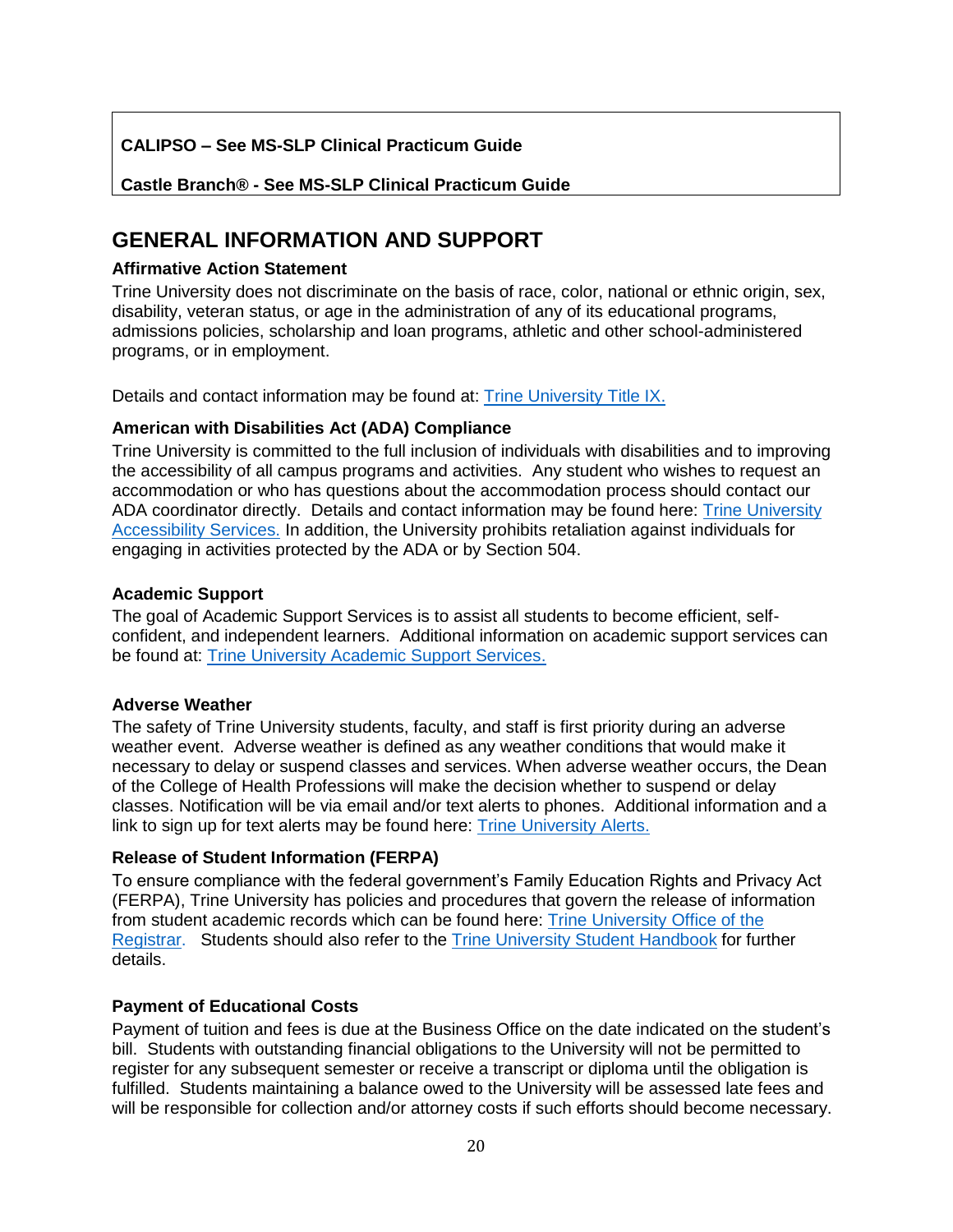#### <span id="page-23-0"></span>**Trine University Academic and Financial Aide**

Academic and financial aid information can be found in Section II in the [Trine University Student](https://trine.edu/campus-life/documents/trinestudenthandbook_2021_2.pdf)  [Handbook](https://trine.edu/campus-life/documents/trinestudenthandbook_2021_2.pdf) page 8-31. Please refer to the handbook for guidance on financial responsibility.

#### <span id="page-23-1"></span>**Trine University Student Financial Responsibility Agreement**

#### *By signing and agreeing (handbook policy agreement form on page 27) to the policies in this handbook and having read the following:*

- 1. I agree to abide by the regulations as outlined in the Trine University student handbook.
- 2. I understand that when I register for any class at Trine University or receive any service from Trine University I accept full responsibility to pay all tuition, fees and other associated costs assessed as a result of my registration and/or receipt of services. I agree to pay all assessed tuition, fees and other associated costs by the published or assigned due date; and I understand failure to do so may result in my classes being dropped. Student account information is available on myPortal.
- 3. I understand I will be charged a fee of \$30 for any returned payments.
- 4. I understand and agree that if I drop or withdraw from some or all of the classes for which I register, I will be responsible for paying all or a portion of tuition and fees in accordance with the published tuition refund schedule in the University student handbook. I have read the terms and conditions of the published tuition refund schedule and understand those terms are incorporated herein by reference. I further understand that my failure to attend class or receive a bill does not absolve me of my financial responsibility as described above.
- 5. The return of any financial aid funds will follow the federal, state and university regulations and guidelines as stated in the University student handbook and course catalog.
- 6. I understand that if I lose financial aid from federal, state or institutional sources due to failure to maintain satisfactory academic progress, withdrawal, dismissal from the University, or any other reason prior to the end of an academic semester, I am still obligated to pay the outstanding balance on my account. If eligible, I understand I may appeal the loss of my financial aid, but I am still responsible for paying the balance due on my student account.
- 7. I understand and agree that if I fail to pay my student account bill or any monies due and owing Trine University by the scheduled due date, Trine University will charge a \$25 late fee per month and place a financial hold on my student account, preventing me from registering for future classes, requesting transcripts, or receiving my diploma. I further understand that if I fail to pay my student account bill by the due date, it may result in my dismissal from the University.
- 8. I understand and accept that if I fail to pay my student account bill or any monies due and owing Trine University by the scheduled due date, and fail to make acceptable payment arrangements to bring my account current, Trine University may refer my delinquent account to a collection agency. I further understand that I am responsible for reasonable collection fees up to 40%, attorney fees, and court costs, without relief of evaluation and appraisement law, to collect any outstanding balance on my account. Finally, I understand that my delinquent account may be reported to one or more of the national credit bureaus.
- 9. I understand and agree that Trine University's business office/student accounts uses e-mail as an official method of communication with me, and therefore I am responsible for reading the emails I receive from Trine University on a timely basis.
- 10. I understand and agree that I am responsible for keeping Trine University records up to date with my current physical address, email addresses, and phone numbers by following the procedures on myPortal. Upon leaving Trine University for any reason, it is my responsibility to provide Trine University with updated contact information for purposes of continued communication regarding any amounts that remain due.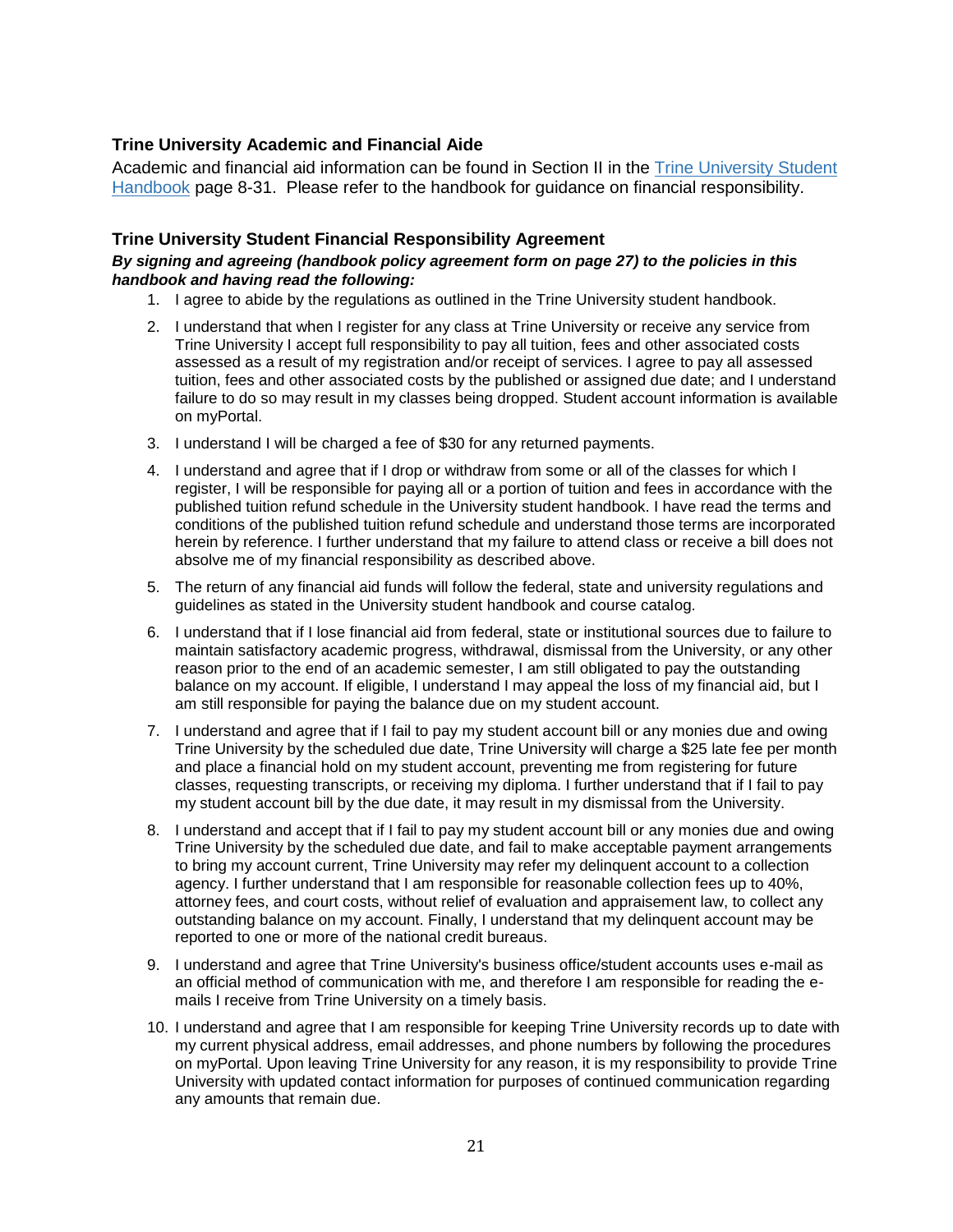- 11. I understand that Trine University is bound by the Family Educational Rights and Privacy Act (FERPA) which prohibits Trine University from releasing any information from my education record without my written permission. Therefore, I understand that if I want Trine University to share information from my education record with someone else, I must give permission to the business office/student accounts at Trine University. I further understand I may revoke my permission at any time by notifying the business office/student accounts.
- 12. I understand that Trine University may terminate or temporarily suspend performance of any part of this agreement, without notice, in the event Trine University's obligations and/or duties under this contract are prevented or delayed, either directly or indirectly, by consequence of a force majeure event. A force majeure event means a cause or event beyond the reasonable control of Trine University, including, but not limited to, an act of God, natural disaster, act of war, act of terrorism, or act of the public enemy; national emergency, moratorium, riot, public protest, or demonstration; flood, tidal wave, fire, explosion, bomb detonation, nuclear fallout, windstorm, tornado, hurricane, sinkhole, earthquake, or other casualty, disaster, or catastrophe; epidemic, pandemic or other infectious disease, or other similar causes; any existing or future laws or acts of the federal or any state government (including specifically, but not exclusively, any orders, rules or regulations issued by any official or agency of any such government) resulting in a complete or partial shutdown; or any other cause or causes (whether or not similar in nature to any of those specified above) beyond Trine University's reasonable control, irrespective of whether such contingency is specified herein or is presently occurring or anticipated.
- 13. I understand in the case of a force majeure event; Trine University reserves the right to determine how and by what method educational instruction will be provided to the student. Educational instruction may be provided through methods consistent with Trine University's philosophy, as practicable under the circumstances, and at locations removed from the regular instructional rooms or buildings, including virtual instruction. Trine University assumes no responsibility or liability for failure to perform any terms or conditions of this Agreement due to circumstances beyond its control. No refund, recompense, or compensation is provided for tuition of fees and/or financial aid in the event Trine University must change its method of instruction, suspend or close due to a force majeure event, nor retribution for discomfort. Trine University shall not be responsible for any failure to provide educational programs or instruction in the event force majeure conditions exist. In such event, Trine University shall not be obligated to refund any amount the student already paid pursuant to the agreement. Nothing in this agreement shall be construed to relieve the student of his/her payment obligations under this agreement, or waive any right or claim of Trine University for payment under the terms of this agreement.
- 14. This student financial responsibility agreement supersedes all prior understandings, representations, negotiations, and correspondence between the student and Trine University, constitutes the entire agreement between the parties with respect to the matters described, and shall not be modified or affected by any course of dealing or course of performance.

# <span id="page-24-0"></span>**MISCELLANEOUS POLICIES**

#### <span id="page-24-1"></span>**Student Information Form**

Every student is required to provide and maintain proper demographic information. It is the responsibility of the student to notify the [Trine University Registrar](https://trine.edu/resources/registrar/contact-us.aspx) of any changes made during his/her course of study.

#### <span id="page-24-2"></span>**Changes in Health Status**

Each student will notify individual course instructors regarding any changes in health status or limitations that may affect the student's ability to complete the course requirements and/or clinical education experiences.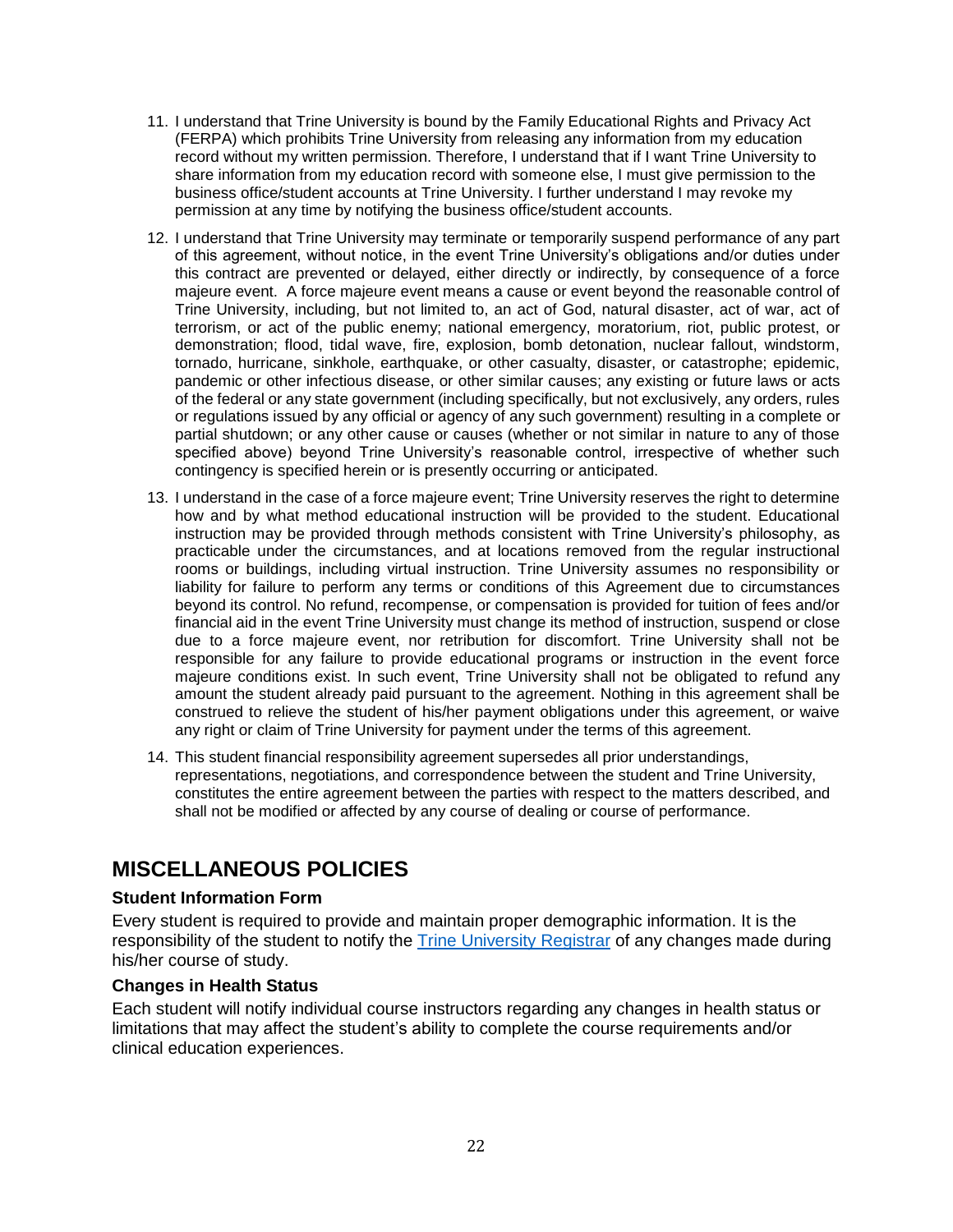#### <span id="page-25-0"></span>**Chronic Health Condition Not Requiring Accommodations**

It is the policy of the MS-SLP program that a student is solely responsible for notifying an instructor and faculty advisor of his/her inability to participate in a classroom, laboratory, or clinical activity that may be potentially harmful due to a pre-existing physical condition, acute or chronic, that places them at risk for injury.

#### <span id="page-25-1"></span>**Health Risks**

Students will be informed of health risks that they may encounter throughout the educational program and will follow the OSHA regulations and standards.

#### <span id="page-25-2"></span>**Student Injury in the Classroom or During a Clinical Education Experience**

- 1. The faculty member and/or supervising clinical personnel will assess the extent of injury to determine if the student can remain in the classroom or clinical area.
- 2. If the student requests medical care, the faculty member and/or supervising clinical personnel will assist the student in obtaining appropriate care.
- 3. The student and faculty member and/or supervising clinical personnel must complete an incident report as required by the University or clinical agency.
- 4. The faculty member and/or supervising clinical personnel have the right to not allow the student to participate in class based on the extent of the injury.
- 5. In the case of emergency, the student is responsible for the cost of emergency services in off-campus education experiences.

#### <span id="page-25-3"></span>**Human Subjects in MS-SLP Education and Authorized Access and Use of Information**

Patient/clients may be asked to volunteer in laboratory sessions for demonstrations and educational learning experiences. The individual will be informed about the session and sign a consent form, if an adult, or the parent/caregiver, if a child is under 18 years of age. The consent form will be kept by the MS-SLP program for at least five years. In compliance with HIPPA, patient/clients may request this information be destroyed or kept confidential or may request this information at a later date. The program will release this information directly to the patient/client or parent. The patient/client retains the right to refuse treatment by a student.

#### **If injury occurs during a demonstration the following steps will occur:**

- 1. The faculty member and/or supervising clinical personnel will assess the extent of injury to determine what actions need to be taken.
- 2. If the volunteer requests medical care, the faculty member and/or supervising clinical personnel will assist the volunteer in obtaining appropriate care.
- 3. The faculty member and/or supervising clinical personnel and any students involved must complete an incident report as required by the University or clinical agency.

#### <span id="page-25-4"></span>**Student Representatives on Committees**

The MS-SLP program values the input of its students and therefore has available positions for students on various committees. Students may be asked to serve on other committees/task forces, including those for the College and University, as the need arises.

#### <span id="page-25-5"></span>**Employment**

Enrollment in the MS-SLP program is a full-time responsibility, and employment during the academic year is not recommended. For students who do choose to be employed while enrolled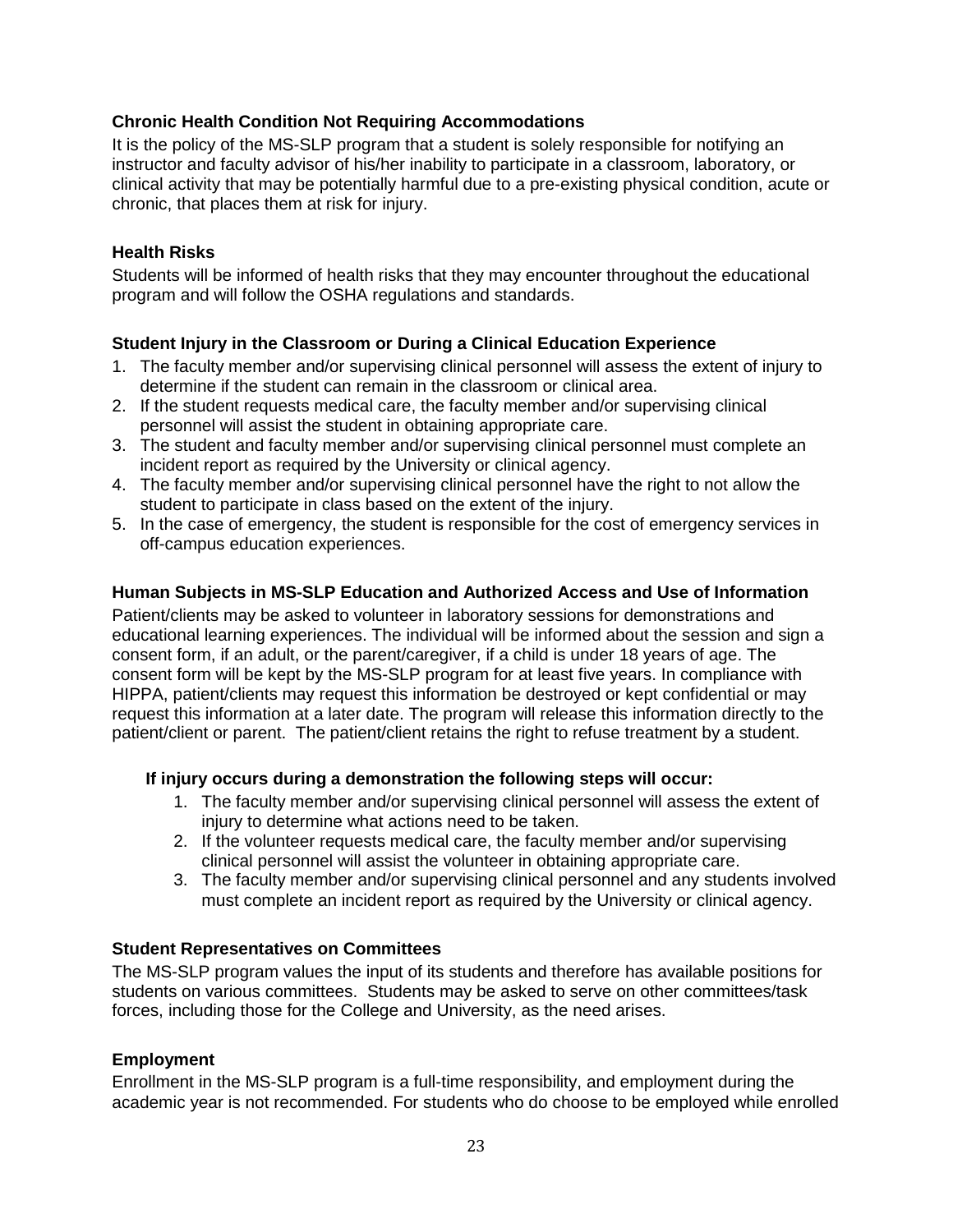in the program, academic activities and requirements must always take precedence over employment activities. Missing classes for employment is not acceptable. Students should be aware that the speech-language pathology educational program does require occasional evening and/or Saturday classes or events.

#### **If a student chooses to be employed in a healthcare setting, the following guidelines should be utilized:**

- 1. MS-SLP students employed in health care settings must not represent themselves in any way as speech-language pathologists or as speech-language pathologist assistants (unless duly licensed as same).
- 2. MS-SLP students representing themselves as having any degree of expertise in speechlanguage pathology are in violation of state licensure laws. Such claims may result in denial of eligibility for licensure after graduation from speech-language pathologist school. Refer to Indiana State licensure laws.
- 3. MS-SLP students employed in health care setting must not represent themselves as official representatives of the MS-SLP program or Trine University.
- 4. MS-SLP student liability insurance only covers students during classroom activities and during assigned clinical education experiences.
- 5. MS-SLP students are advised to carefully read the job descriptions pertaining to unlicensed personnel and should not undertake responsibilities outside this description or the law relative to employment in a speech-language pathology setting, even if the client or employer requests one to do so.

# <span id="page-26-0"></span>**Student Grievance Procedure (CAA 1.8.4, 4.5.1, 4.5.2, 4.5.5)**

The MS-SLP program follows the University procedures for filing grievances. Students are encouraged to voice concerns they have and should attempt, in the first instance, to resolve a concern by using a direct and informal approach. Concerns may be addressed with the support and involvement or intervention of university faculty and/or staff members. It is advisable to voice concerns as soon as possible and to seek informal resolution, if possible.

If, however, a student feels that a complaint has not been dealt with satisfactorily he/she should use the appropriate process to have the issue addressed and are encouraged to submit a Formal Complaint Form.

**Step One**: Complete a Notice of Complaint form found on the Trine University myPortal – Student Page, under Miscellaneous Student Forms – Formal Complaint Form. The student will need to provide the date of the incident and a thorough explanation of what happened. The student complaint must be submitted within 30 business days of the incident.

**Step Two:** The vice president for academic affairs (or designee) will review the complaint and forward the complaint to the appropriate University administrator who will be responsible for meeting with the concerned student and investigating the complaint. Action must be taken within 10 business days.

**Step Three**: After completing the investigation of the incident, the University administrator will render a decision in writing to all entities involved in the grievance process within 5 business days. That decision is considered final. A summary of the findings will be submitted to the office of the VPAA for archiving purposes.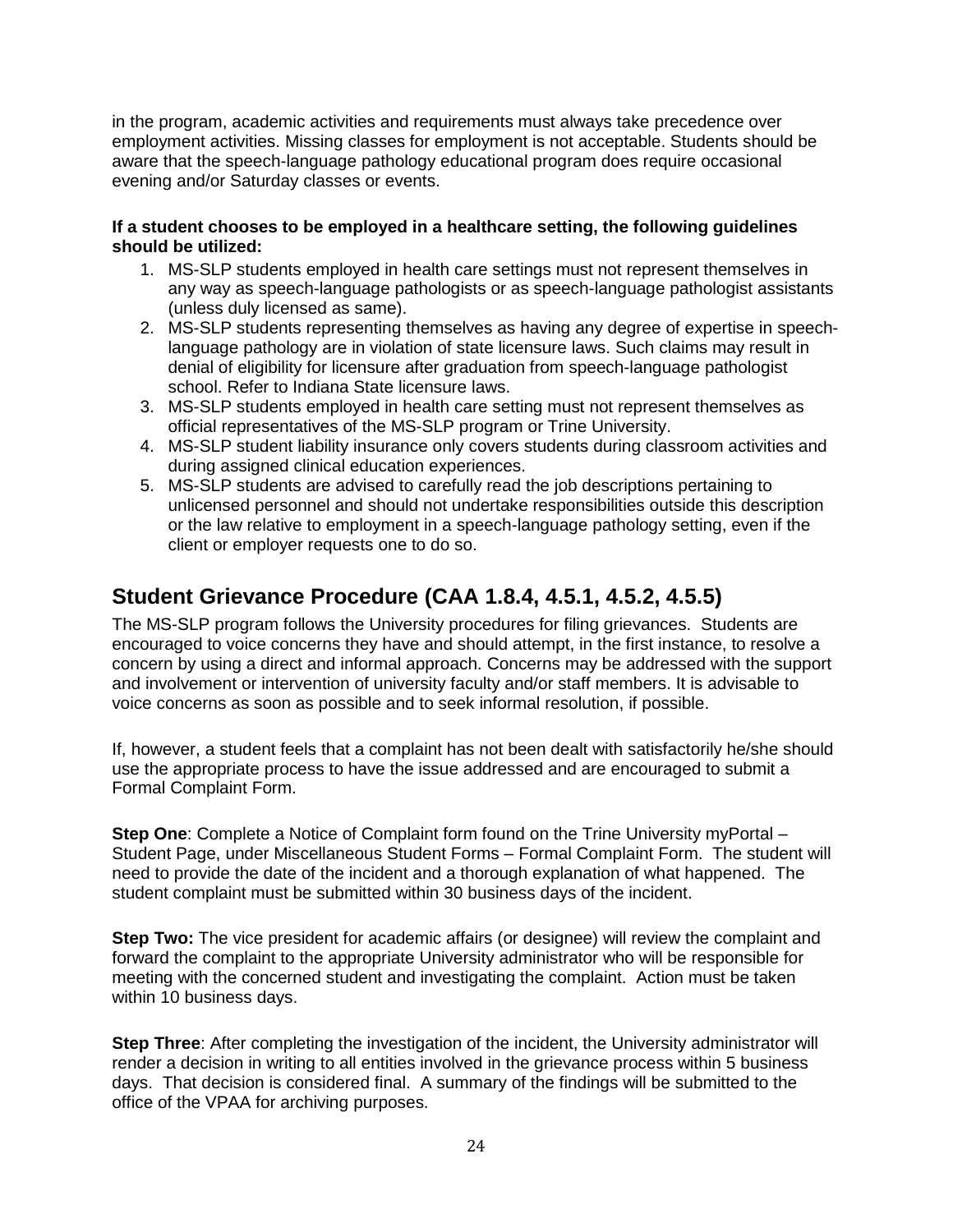Students who are not satisfied with the results of the complaint process can contact the following entities:

Indiana Commission for Higher Education 101 W. Ohio Street, Suite 300 Indianapolis, IN 46204 Phone: 888-528-4719 Website:<https://www.in.gov/che/student-complaints/>

Higher Learning Commission 230 South LaSalle Street, Suite7-500 Chicago, IL 60604 Phone: 800-621-7440 Website:<https://www.hlcommisssion.cor/student-resources/complaints.html>

Complaints concerning any violation of Title IX should refer to [Trine University Title IX.](https://trine.edu/about/titleix/index.aspx)

If the dean is the object of the complaint, the vice president for academic affairs will attempt to resolve the dispute. Students maintain their right to due process by filing all complaints and grievances against the program, faculty, or staff through procedures outlined in the [2021 Trine](https://www.trine.edu/campus-life/documents/revised-2020-2021-student-handbook_1-2021.pdf)  [Student Handbook](https://www.trine.edu/campus-life/documents/revised-2020-2021-student-handbook_1-2021.pdf) Visiting students will operate under the same handbook.

Any complaints of sexual harassment must be handled in accordance with **Trine University Title** [IX policy](https://trine.edu/about/titleix/index.aspx) and should be referred to the director of human resources.

#### <span id="page-27-0"></span>**Filing a Complaint about the Program to CAA**

Speech-language pathology education programs in the United States are accredited by the Council on Academic Accreditation in Audiology and Speech-Language Pathology (CAA), which works in conjunction with the American Speech-Language-Hearing Association (ASHA) to maintain the standards of the profession. Students, parents, patients, faculty, and other stakeholders may submit a complaint regarding the MSLP Program to CAA. CAA has a mechanism to consider formal complaints about speech-language pathology education programs that allege a program is not in compliance with one or more of [CAA's evaluative](http://www.capteonline.org/uploadedFiles/CAPTEorg/About_CAPTE/Resources/Accreditation_Handbook/EvaluativeCriteria_PT.pdf)  [criteria](http://www.capteonline.org/uploadedFiles/CAPTEorg/About_CAPTE/Resources/Accreditation_Handbook/EvaluativeCriteria_PT.pdf) or has violated any of CAA's expectations related to academic integrity.

To contact CAA call 800-498-2071 or e-mail [accreditation@asha.org.](mailto:accreditation@asha.org)

<span id="page-27-1"></span>**Further information can be found on CAA's website: <https://caa.asha.org/programs/complaints/> .**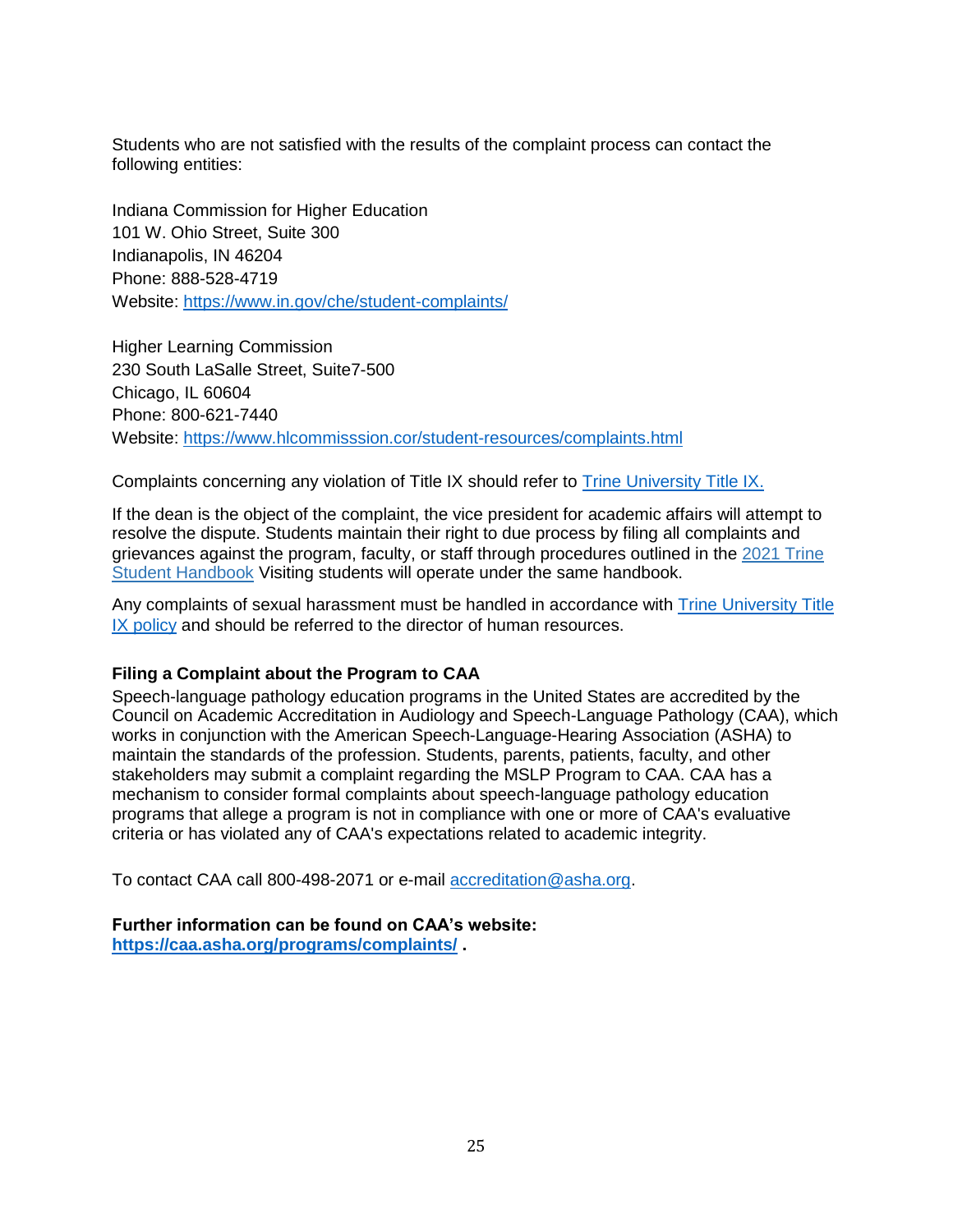# TRINE UNIVERSITY<br>FORT WAYNE

**COLLEGE OF HEALTH PROFESSIONS** 

#### **Master of Science in Speech-language Pathology**

#### **Intervention Plan**

| Date:                                                    | Facility:                                                                        | Course #:                 |
|----------------------------------------------------------|----------------------------------------------------------------------------------|---------------------------|
| <b>Student Clinician:</b>                                | <b>Clinical Educator:</b>                                                        | <b>Clinical Director:</b> |
|                                                          |                                                                                  |                           |
| Learning Outcome (s) or Clinical Skill (s) of concern:   |                                                                                  |                           |
|                                                          |                                                                                  |                           |
|                                                          |                                                                                  |                           |
|                                                          |                                                                                  |                           |
| <b>Selected Tasks:</b>                                   |                                                                                  |                           |
|                                                          | Observation of therapy session with targeted skill being modeled (# of sessions) |                           |
|                                                          |                                                                                  |                           |
| Assigned readings from the clinical educator             |                                                                                  |                           |
|                                                          |                                                                                  |                           |
| Simulated exercises                                      |                                                                                  |                           |
|                                                          |                                                                                  |                           |
|                                                          |                                                                                  |                           |
| Role-playing exercises with an assigned partner and task |                                                                                  |                           |
|                                                          |                                                                                  |                           |
|                                                          | <b>Timeline for Completion of Intervention Plan:</b>                             |                           |
|                                                          |                                                                                  |                           |
| <b>Student Signature:</b>                                |                                                                                  |                           |
| <b>Clinical Educator Signature:</b>                      |                                                                                  |                           |
|                                                          |                                                                                  |                           |
| <b>Clinic Director Signature:</b>                        |                                                                                  |                           |
| Program Director Signature:                              |                                                                                  |                           |
|                                                          |                                                                                  |                           |
| <b>Reassessment of Skills:</b>                           |                                                                                  |                           |
| <b>Further Action Steps:</b>                             |                                                                                  |                           |
|                                                          |                                                                                  |                           |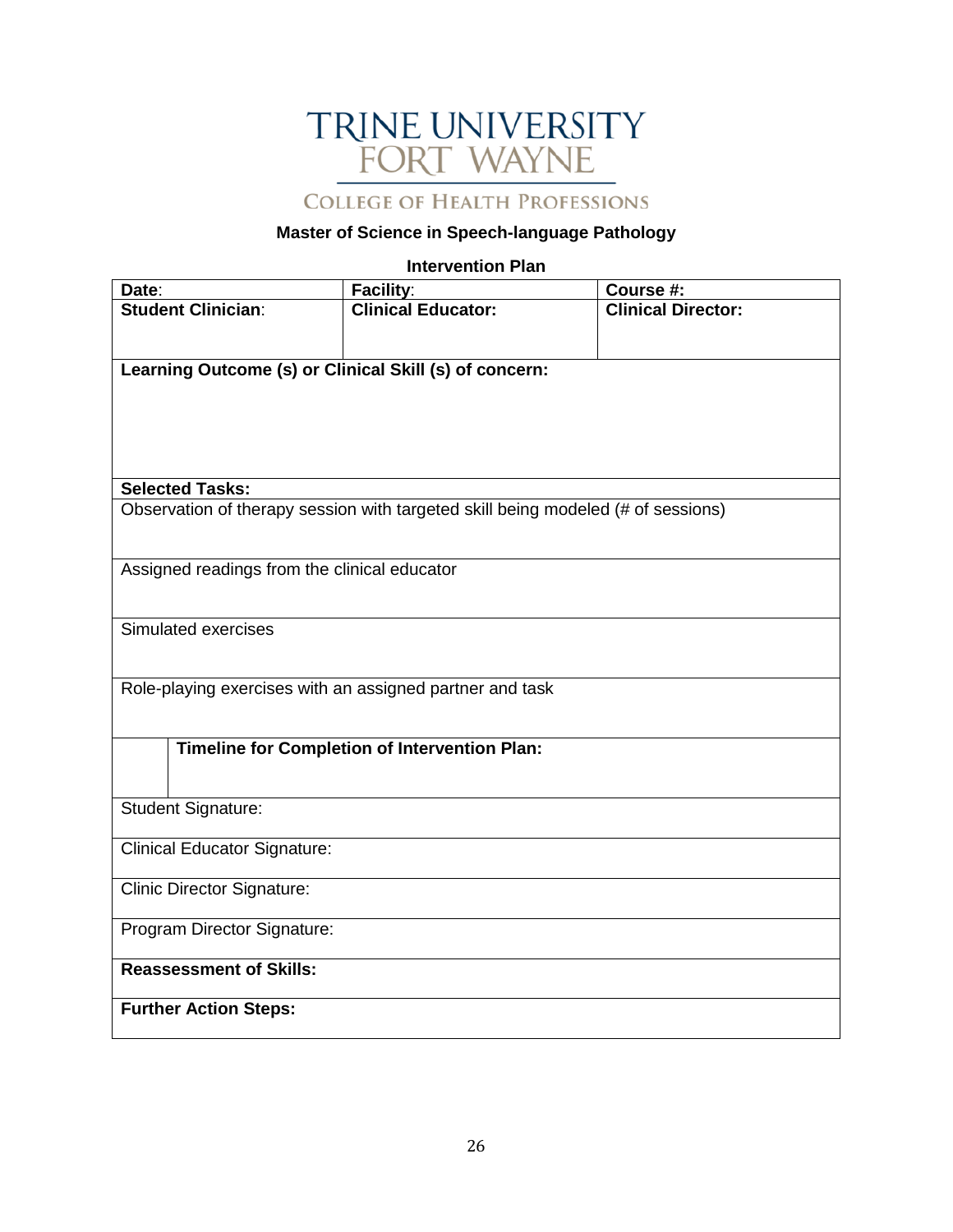| <b>Student Handbook Agreement Form</b>                                                                                              |                                                |  |
|-------------------------------------------------------------------------------------------------------------------------------------|------------------------------------------------|--|
|                                                                                                                                     | <b>TRINE UNIVERSITY</b><br>FORT WAYNE          |  |
|                                                                                                                                     | <b>COLLEGE OF HEALTH PROFESSIONS</b>           |  |
|                                                                                                                                     | Master of Science in Speech-language Pathology |  |
| By signature, I am indicating that I have read and will adhere to the policies and procedures<br>explained in the Student Handbook. |                                                |  |
|                                                                                                                                     |                                                |  |
| <b>Student Printed Name</b>                                                                                                         | <b>Student Signature</b>                       |  |
| Date                                                                                                                                |                                                |  |